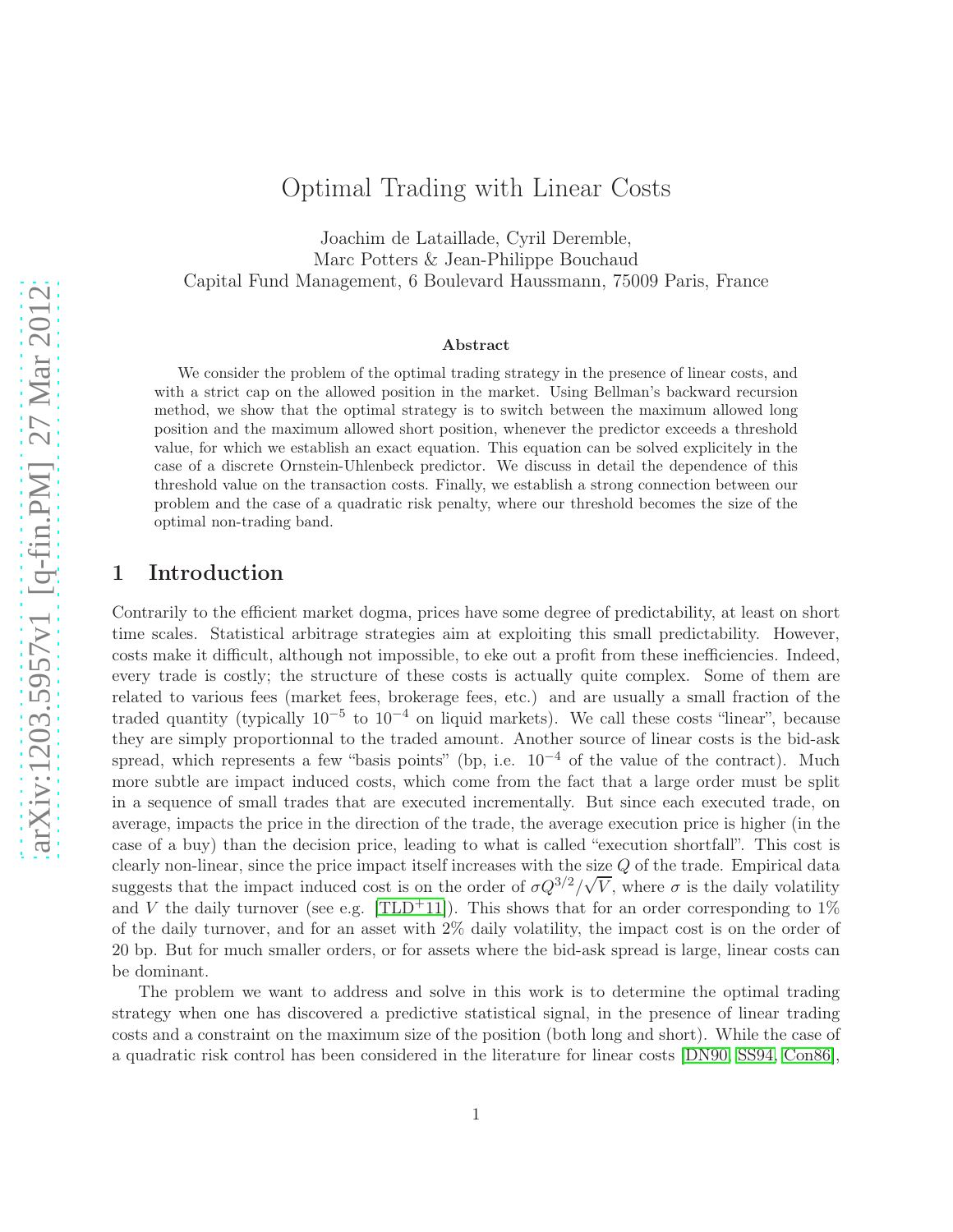quadratic costs (i.e. costs growing like  $Q^2$ ) [\[DL07,](#page-19-4) [AC00\]](#page-19-5) or various impact-dependent cost [\[Alm03\]](#page-19-6), we are not aware of any published solution in the case where the risk constraint is a cap on the position. This problem can be of significant interest in practice, because the risk of a trading system is sometimes handled completely outside of the system, through such a cap on the position, in order to reduce operational risk.

Our final solution for the optimal position  $\pi$  as a function of the predictor p is as follows: the size of the position  $|\pi|$  should always be at the maximum allowed position M, with a sign that switches between  $-1$  and  $+1$  whenever the predictor exceeds a *threshold value*  $q^*$  (and vice-versa when the predictor becomes smaller than  $-q^*$ ). We find an exact equation for the threshold  $q^*$ , that we solve explicitely in the case of a (discrete-time) Ornstein-Uhlenbeck predictor. In some limits we find that the threshold  $q^*$  scales as the one-third power of the cost parameter, a result already discussed in the literature but in the context of a quadratic risk contraint. We explain why our result is strongly connected with this alternative problem. We also check the validity of our results using numerical simulations.

## <span id="page-1-2"></span>2 Description of the problem

We consider an agent who trades a single asset, of current price  $Price<sub>t</sub>$ . The position (signed number of shares/contracts) of the trader at time t is  $\pi_t$ . We assume that the agent has some signal  $p_t$  that predicts the next price change  $r_t = \text{Price}_{t+1} - \text{Price}_{t}$ , and is faced with the following constraints:

- His/her risk control system is simply a cap on the absolute size of his position :  $|\pi| \leq M$ , with no other risk control. M will be called the "MaxPos" of the agent.
- He/she has to pay linear costs  $\Gamma Q$  whenever he/she trades a quantity  $Q = |\delta \pi| = |\pi_{t+1} \pi_t|$

The agent wants to maximise his/her expected gains, by trading over a long period  $[0, T]$  (we will later consider the limit  $T \to \infty$ ).

<span id="page-1-0"></span>We also assume the predictor to :

- (i) have a linear predictability:  $E[r_t|p_t] = A \cdot p_t$  with some constant A
- (ii) be positively auto-correlated:  $\forall q, P(p_{t+1} > q|p_t)$  increases continuously with  $p_t$
- (iii) be Markovian:  $\forall \omega_{t+1}, P(\omega_{t+1}|p_t, p_{t-1}, \dots) = P(\omega_{t+1}|p_t)$  where  $\omega_{t+1}$  is any event at  $t+1$
- <span id="page-1-1"></span>(iv) be symmetric:  $\forall q, P(p_{t+1} > q | p_t = p) = P(p_{t+1} < -q | p_t = -p)$
- (v) be unbounded:  $\forall q, \exists \epsilon_q > 0 \text{ s.t. } P(p_{t+1} > q | p_t = 0) > \epsilon_q.$

#### Remarks:

- Without loss of generality, we can always set  $A = 1$ , so that  $p_t$  is in price units.
- Because of the positive auto-correlation of  $p_t$ , we can define an **integrated predictability** at  $t = \infty$ , depending on  $p_t$ :

$$
p_{\infty}(p_t) = E[ \text{ Price}_{\infty} - \text{Price}_{t} | p_t ] = \sum_{n=0}^{\infty} E[ p_{t+n} | p_t ]
$$

This quantity indicates how much one will gain in the future if one keeps a fixed position  $\pi_{t'\geq t} = \pi$ : the expected gain is then  $p_{\infty}(p_t)$   $\pi$ .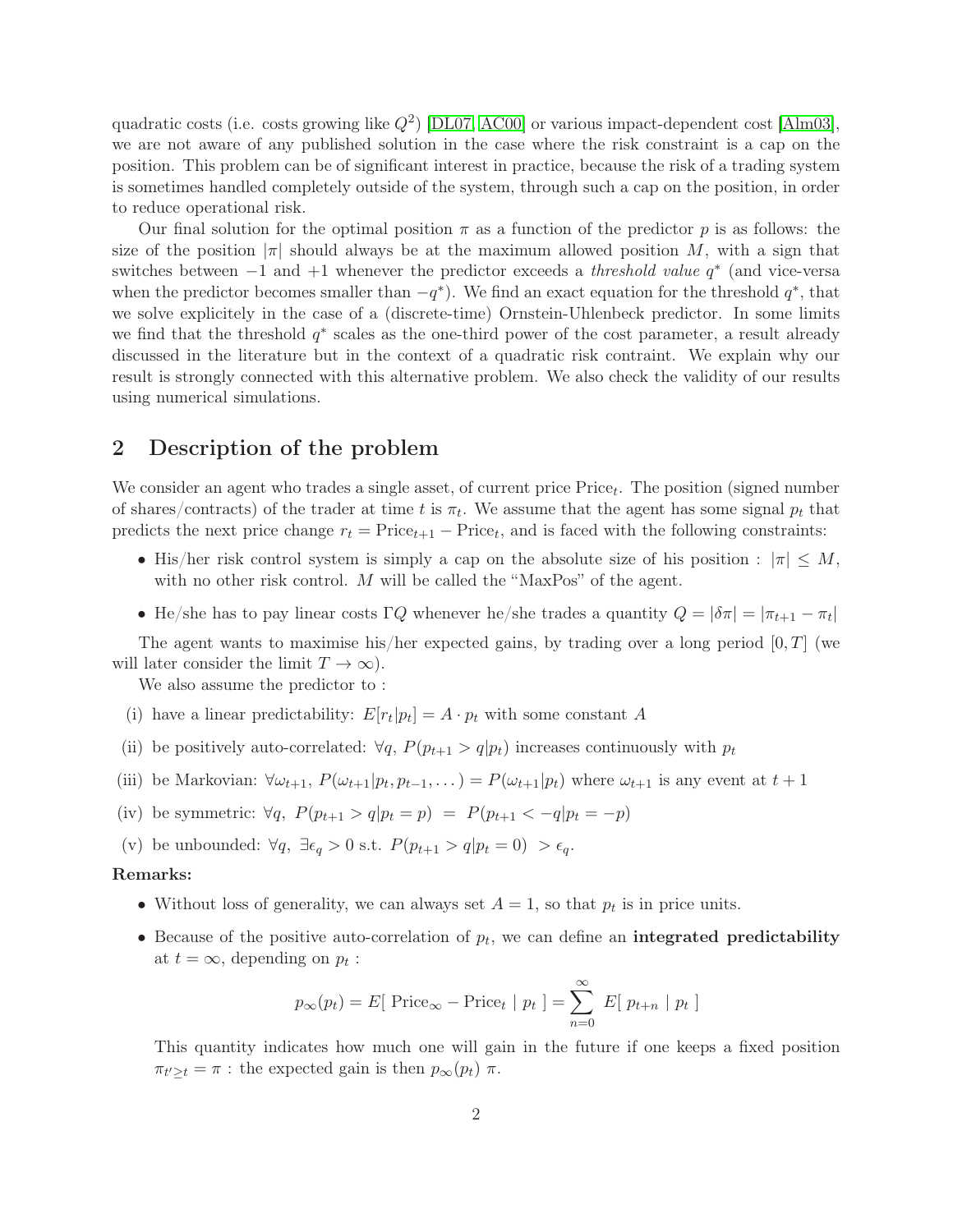• Finally, one can consider the case where Condition [\(i\)](#page-1-0) is not met, and note

$$
\mathfrak{L}_t(p_t) = E[r_t|p_t]
$$

the immediate predictability. Then, as we will see in Section [3.6,](#page-9-0) we can still express the solution of the system if we suppose that  $\mathfrak{L}_t$  is continuous, uneven, strictly increasing, and  $\lim_{p_t\to\infty} \mathfrak{L}_t(p_t) > \Gamma$ . But the parameters of this solution will of course depend on these functions  $\mathfrak{L}_t$ .

## <span id="page-2-2"></span>3 The Optimal Strategy

### 3.1 A naïve solution

At first sight, the solution to this problem seems straightforward: if the expected future gain (given by the integrated predictability) exceeds the trading cost per contract  $\Gamma$ , then one trades in the direction of the signal (if not already at the MaxPos), otherwise one does not. This solution obviously generates a positive average gain, but it has no reason to be the optimal solution. Indeed, because the predictor is auto-correlated in time, it might be worthy (and in general it will be) to wait for a larger value of the predictor, in order to grab the opportunities that have the most chances to get realised, and discard the others. As we shall see, the mistake in this naïve reasoning is not to compare the future gain with the cost, but rather comes from a wrong definition of the future gain, which does not include future trading decisions.

#### <span id="page-2-1"></span>3.2 The Bellman method

To attack this problem, we will use Bellman's optimal control theory, or dynamic programming [\[Bel03\]](#page-19-7), which consists in solving the problem backwards: by assuming one follows the optimal strategy for all future times  $t' > t$ , we can find the optimal solution at time t. As is usual in dynamic programming, we have a **control variable**  $\pi$ <sub>t</sub>, which needs to be optimised, and a state variable  $p_t$ , which parametrises the solution. The optimisation will be done through a value function  $V_t(\pi, p)$ , which gives the maximal expected gains between time t and  $+\infty$ , considering that the position at  $t-1$  is  $\pi$  and the predictor's value at t is p. The optimal solution of the system will be denoted  $(\pi_t^*)_{t \in [0,T]}$ .

Let us start with the simple case  $t = T$ , i.e. the optimal strategy at the last time step. In this case the expected future return is really  $p_{\infty}(p)\pi_T$  where  $p = p_T$ , since no trading is allowed beyond that time. Any trade  $\delta \pi$  induces a cost  $\Gamma[\delta \pi]$ , so:

- if  $p_{\infty}(p) \geq \Gamma$  then  $\pi^*_T = M$ ,  $V_T(\pi, p) = p_{\infty}(p) \cdot M \Gamma(M \pi)$ .
- if  $p_{\infty}(p) \leq -\Gamma$  then  $\pi^* = -M$ ,  $V_T(\pi, p) = -p_{\infty}(p) \cdot M \Gamma(M + \pi)$ .
- if  $|p_{\infty}(p)| < \Gamma$  then  $\pi^*_T = \pi$ ,  $V_T(\pi, p) = p_{\infty}(p) \cdot \pi$ .

<span id="page-2-0"></span><sup>&</sup>lt;sup>1</sup>In the usual Bellman terminology the control variable is actually  $\pi_t - \pi_{t-1}$ , but here we want to insist on what we can control (the position) and what we cannot (the value of the predictor).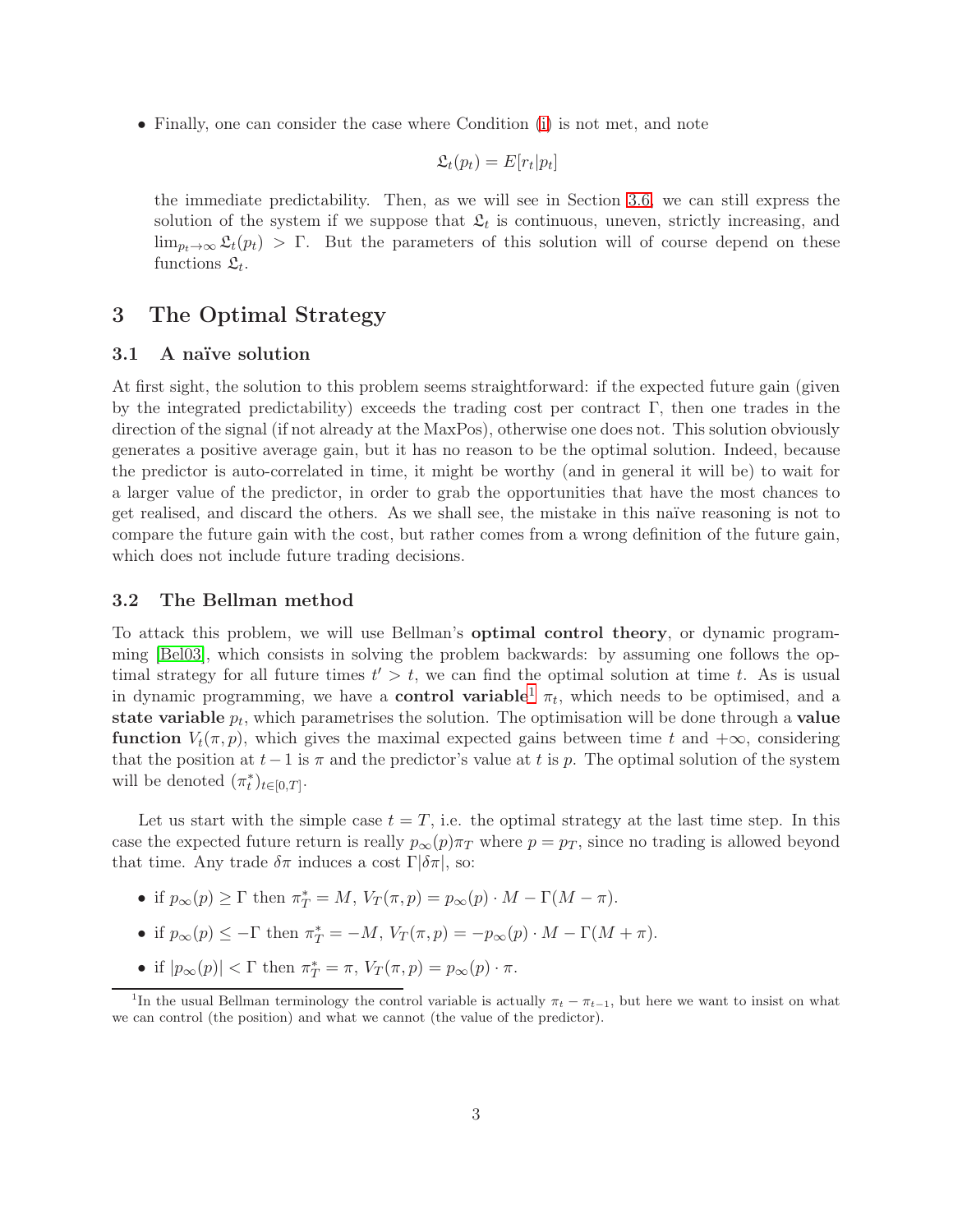Hence, we recover exactly the naïve solution in this case, but this is only because there is no trading beyond  $t = T$ .

Now if we consider  $t < T$ , we have to maximise a quantity including immediate gains, costs and future gains. This leads to the following recurrence relation:

$$
V_t(\pi, p) = \max_{|\pi'| \le M} (p \cdot \pi' - \Gamma|\pi' - \pi| + \int P(p_{t+1} = p' \mid p_t = p) V_{t+1}(\pi', p') dp') \tag{1}
$$

and  $\pi_t^*$  is the value of  $\pi'$  which realises this maximimum when  $\pi = \pi_{t-1}^*$  and  $p = p_t$ .

### 3.3 General solution

In what follows, we will need the following notations:

$$
P(p'|p) = P(p_{t+1} = p' | p_t = p)
$$
  
\n
$$
P_{>q}(p) = P(p_{t+1} > q | p_t = p)
$$
  
\n
$$
P_{
$$

where the dependency on  $t$  is kept implicit.

<span id="page-3-1"></span>**Proposition 1.** There exist two functions  $g(t, p)$  and  $h(t, p)$  and a sequence  $(q_t)_{t \in [0,T]}$  such that, for every  $t \in [0, T]$ , we have the following:

$$
\bullet \ \pi_t^* = \begin{cases} \pi_{t-1}^* & \text{if } |p_t| < q_t \\ M & \text{if } p_t \ge q_t \\ -M & \text{if } p_t \le -q_t \end{cases} \qquad (with \ \pi_{-1} = 0)
$$

$$
\bullet \ \ V_t(\pi, p) = \begin{cases} g(t, p)\pi + h(t, p) & \text{if } |p_t| < q_t \\ (g(t, p) - \Gamma) \cdot M + \Gamma \pi + h(t, p) & \text{if } p_t \ge q_t \\ (-g(t, p) - \Gamma) \cdot M - \Gamma \pi + h(t, p) & \text{if } p_t \le -q_t \end{cases}
$$

•  $g(t, p)$  is a continuous, strictly increasing function of p which satisfies, for  $t < T$ :

$$
g(t,p) = p + \Gamma \cdot [\mathcal{P}_{>q_{t+1}}(p) - \mathcal{P}_{<-q_{t+1}}(p)] + \int_{-q_{t+1}}^{q_{t+1}} P(p'|p)g(t+1,p')dp' \tag{2}
$$

•  $q_t$  is such that  $q_t \geq 0$  and

<span id="page-3-0"></span>
$$
g(t, q_t) = \Gamma. \tag{3}
$$

*Proof.* The proof is done by backwards recursion (*ie.* we assume that it is true for  $t + 1$  to prove that it is true for t). One can easily check from section [\(3.2\)](#page-2-1) that the statement is true for  $t = T$ , with in particular  $g(T, p) = p_{\infty}(p)$ .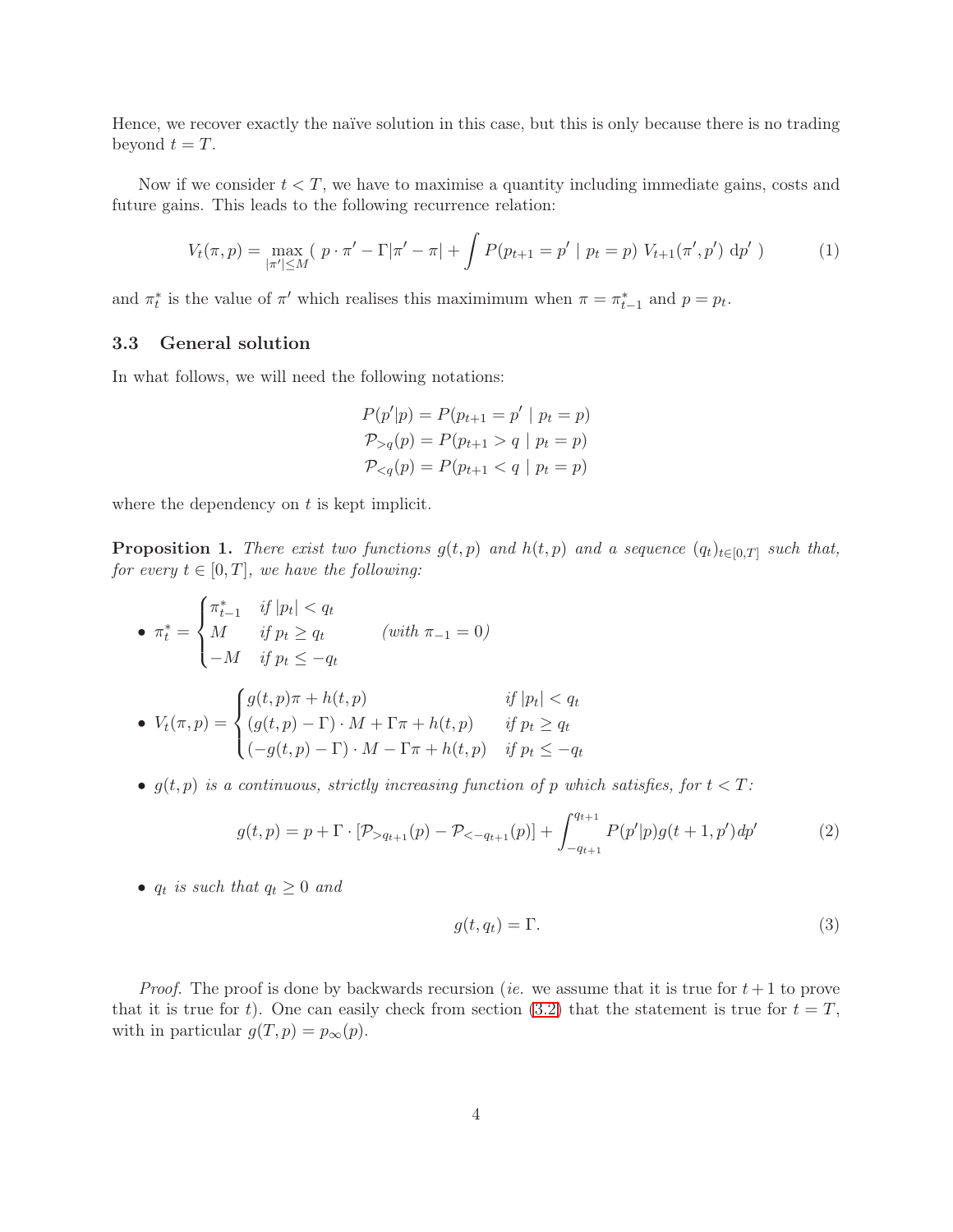Let us then suppose that it is true for  $t + 1$ . We have the following:

$$
V_t(\pi, p) = \max_{|\pi'| \le M} (p \cdot \pi' - \Gamma|\pi - \pi'| + \int P(p'|p) V_{t+1}(\pi', p') \, dp')
$$
  
= 
$$
\max_{|\pi'| \le M} (p \cdot \pi' - \Gamma|\pi - \pi'| + \int_{-q_{t+1}}^{q_{t+1}} P(p'|p) \cdot [g(t+1, p')\pi' + h(t+1, p')] \, dp'
$$
  
+ 
$$
\int_{q_{t+1}}^{+\infty} P(p'|p) \cdot [(g(t+1, p') - \Gamma) \cdot M + \Gamma \pi' + h(t+1, p')] \, dp'
$$
  
+ 
$$
\int_{-\infty}^{-q_{t+1}} P(p'|p) \cdot [(-g(t+1, p') - \Gamma) \cdot M - \Gamma \pi' + h(t+1, p')] \, dp' )
$$

So if we set

$$
g(t,p) = p + \Gamma \cdot [\mathcal{P}_{>q_{t+1}}(p) - \mathcal{P}_{<-q_{t+1}}(p)] + \int_{-q_{t+1}}^{q_{t+1}} P(p'|p)g(t+1,p')dp'
$$

and

$$
h(t,p) = \mathcal{H} + M \int_{q_{t+1}}^{+\infty} P(p'|p) \cdot [g(t+1,p') - \Gamma] dp' + M \int_{-\infty}^{-q_{t+1}} P(p'|p) \cdot [-g(t+1,p') - \Gamma] dp'
$$

with

$$
\mathcal{H} = \int_{-\infty}^{+\infty} P(p'|p)h(t+1,p')\mathrm{d}p',
$$

this gives us:

$$
V_t(\pi, p) = \max_{|\pi'| \le M} (g(t, p) \cdot \pi' - \Gamma|\pi - \pi'| + h(t, p))
$$
  
= max  $\left[\max_{\pi \le \pi' \le M} (g(t, p) - \Gamma)\pi' + \Gamma\pi\right], \max_{-M \le \pi' \le \pi} (g(t, p) + \Gamma)\pi' - \Gamma\pi \right] + h(t, p)$ 

Using the definition of  $g(t, p)$  above, we can prove the following :

- $g(t, 0) = 0$  by symmetry
- $g(t, p)$  is continuous and strictly increasing with p: indeed, if we rewrite Equation [\(2\)](#page-3-0) as

$$
g(t,p) = p + \int_{-\infty}^{\infty} P(p'|p) \ \overline{g}(t+1,p') dp'
$$

where

$$
\overline{g}(t+1,p') = \begin{cases} g(t+1,p') & \text{if } |p'| \le q_{t+1} \\ \Gamma & \text{if } p' > q_{t+1} \\ -\Gamma & \text{if } p' < q_{t+1} \end{cases}
$$

then it suffices to see that  $p \mapsto \overline{g}(t+1, p)$  is continuous and increasing, as well as the cumulative distribution fuctions  $p \mapsto P_{>q}(p)$  for  $q \in \mathbb{R}$ 

•  $\lim_{p\to+\infty} g(t,p) = +\infty$  because for  $p > 0$ , we can show that  $\mathcal{P}_{\geq q_{t+1}}(p) \geq \mathcal{P}_{\leq -q_{t+1}}(p)$  and  $\int_{-q_{t+1}}^{q_{t+1}} P(p'|p)g(t+1,p') \geq 0.$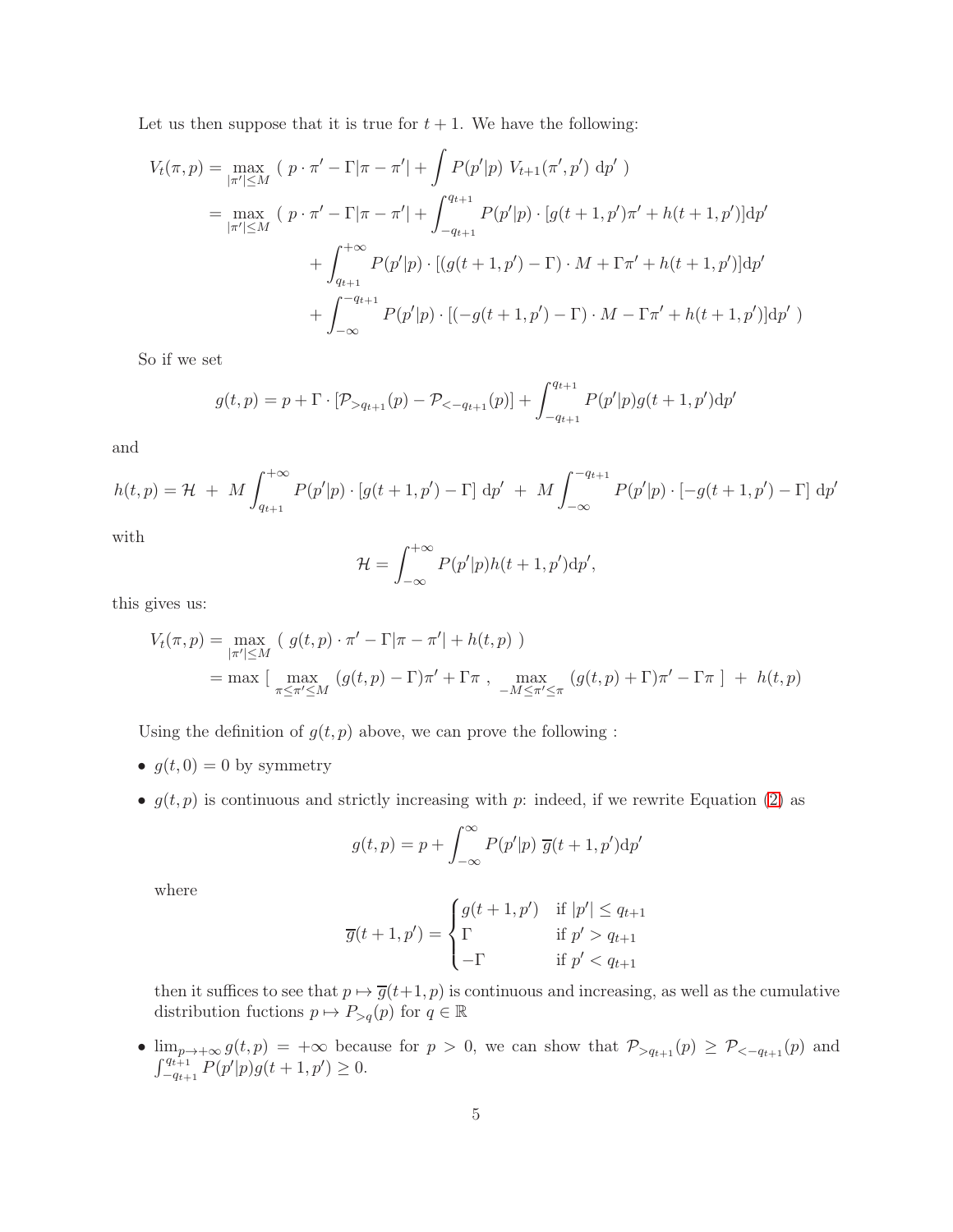Thus, there exists a unique  $q_t \geq 0$  which satisfies

$$
g(t,q_t)=\Gamma
$$

and we finally have:

• if  $p \ge q_t$ , then  $g(t, p) \ge \Gamma$  so:

$$
V_t(\pi, p) = \max [\Delta M + \Gamma \pi , (\Delta + \Gamma) \pi ] + h(t, p)
$$

with  $\Delta = g(t, p) - \Gamma$ . But in order to have  $\Delta M + \Gamma \pi < (\Delta + \Gamma) \pi$  we need  $\pi > M$  (or  $\Delta = 0$ ), so the maximum is realised for  $\pi' = M$ , and

$$
V_t(\pi, p) = (g(t, p) - \Gamma) \cdot M + \Gamma \pi + h(t, p)
$$

Note that, technically, in the case  $p = q_t$ , then  $\Delta = 0$  so that any  $\pi' \geq \pi$  maximises  $V_t(\pi, p)$ : the optimum is not unique anymore. But for the sake of simplicity, we impose the solution  $\pi' = M$  in that particular case.

• if  $p \le -q_t$ , then  $g(t, p) \le -\Gamma$ , and similarly we obtain a maximum for  $\pi' = -M$ , and

$$
V_t(\pi, p) = (-g(t, p) - \Gamma) \cdot M - \Gamma \pi + h(t, p)
$$

• if  $|p| < q_t$ , then  $|g(t,p)| \leq \Gamma$ , the maximum is realised for  $\pi' = \pi$  and

$$
V_t(\pi, p) = g(t, p)\pi + h(t, p)
$$

<span id="page-5-1"></span><span id="page-5-0"></span> $\Box$ 

### <span id="page-5-2"></span>3.4 The self-consistency equation

The solution given by Proposition [1](#page-3-1) exhibits a dependency in t.

Let us now consider the case where  $T \to \infty$ , and suppose that the predictor is stationnary, i.e.:  $P(p_{t+1} = p'|p_t = p)$  is independent of t. Then we obtain a telescopic solution, where the dependency in t completely disappears, so that we only have a one-variable function g and a threshold  $q^*$ , satisfying the following equations:

$$
g(p) = p + \Gamma \cdot [\mathcal{P}_{>q^*}(p) - \mathcal{P}_{<-q^*}(p)] + \int_{-q^*}^{q^*} P(p'|p) g(p') \, dp' \tag{4}
$$

$$
g(q^*) = \Gamma \tag{5}
$$

Equation [\(4\)](#page-5-0) is a self-consistent functional equation. The optimal solution to the system is then:

• if  $p_t \ge q^*$  then  $\pi_t^* = M$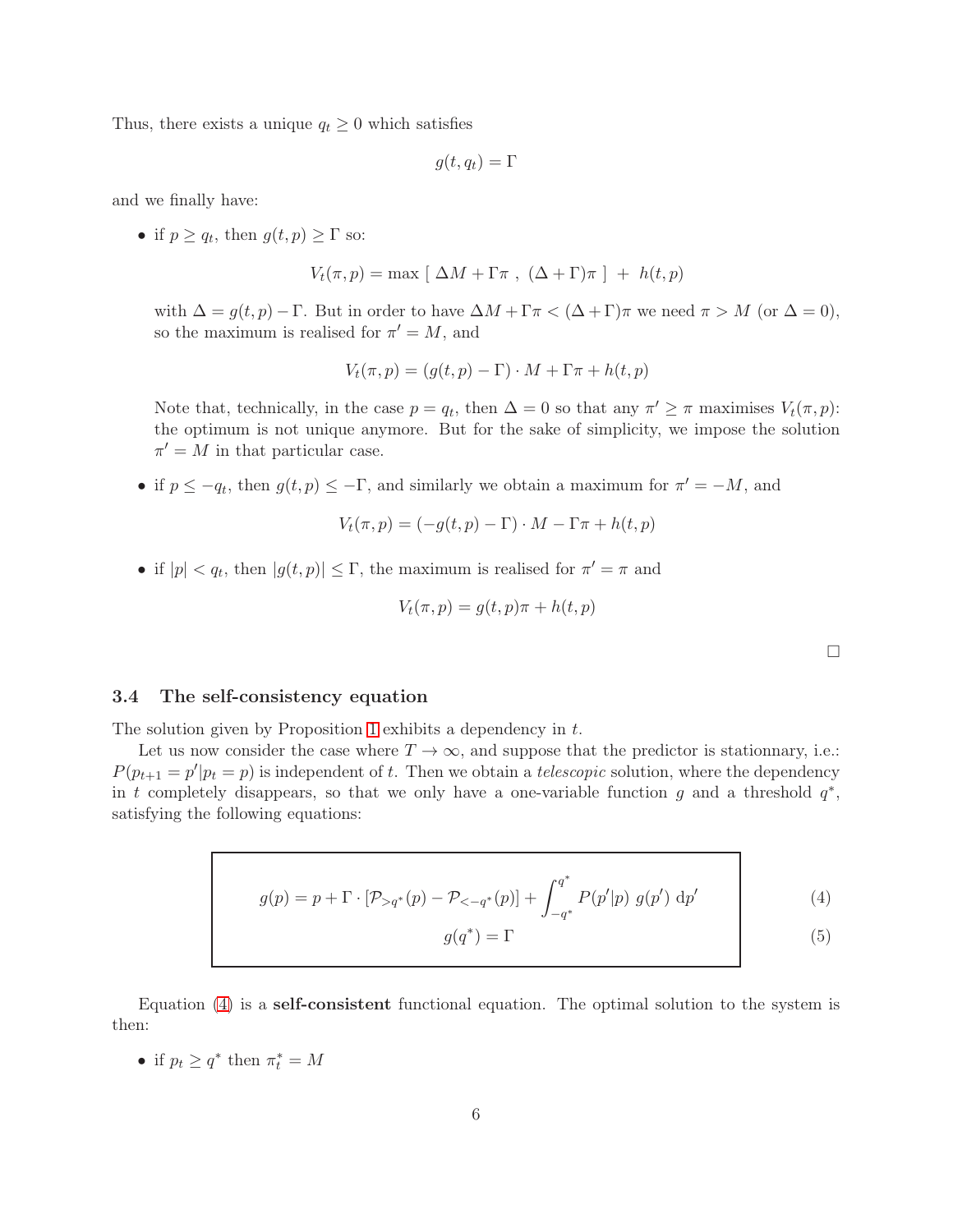- if  $p_t \le -q^*$  then  $\pi_t^* = -M$
- if  $|p_t| < q^*$  then  $\pi_t^* = \pi_{t-1}^*$ .

Thus, we obtain a very simple trading system, always saturated at  $\pm$ MaxPos, with a threshold to decide at each step whether we should revert the position or not. This of course looks a lot like the naïve solution from Section [3.1.](#page-2-2) The only difference lies in the value of the threshold  $q^*$ , defined by Equations [\(4\)](#page-5-0) and [\(5\)](#page-5-1), instead of  $q_{\text{naïve}} = p_{\infty}^{-1}(\Gamma)$  for the naïve solution. Intuitively, those equations take our future trading into account, whereas the naïve solution does not.

If we look closely at Equation [\(4\)](#page-5-0), its interpretation becomes transparent:  $g(p)$  is equal to  $1/2M$ times the expected difference in total future profit between the situation where  $\pi = +M$  and the situation where  $\pi = -M$ . This difference is made up of:

- the term  $2pM$  which represents the difference in immediate gain
- 2ΓM ·  $\mathcal{P}_{>q}(p)$  which represents the loss if the current position is  $-M$  and in the next time step the predictor goes over the positive threshold  $q^*$  (hence  $\pi$  will go to  $+M$ )
- $2\Gamma M \cdot \mathcal{P}_{\leq -q}(p)$  which represents the loss if the current position is  $+M$  and in the next time step the predictor goes below the negative threshold  $-q^*$  (hence  $\pi$  will go to  $-M$ )
- $\int_{-q}^{q} P(p'|p)$  [2Mg(p')] dp' which is the expected difference in total future profit if, in the next step, the predictor remains between the two thresholds (leaving  $\pi$  unchanged).

Since the change of position between  $-M$  and  $+M$  costs  $2\Gamma M$ , it makes sense to compare  $2Mq(p)$ with it and only trade when  $g(p)$  is greater than Γ. Hence,  $g(p)$  can be seen as the "gain per traded" lot".

Equation [\(4\)](#page-5-0) already allows us to say that  $g(p) \geq p$  for any  $p \geq 0$  (and  $g(p) \leq p$  for  $p \leq 0$ ). As  $g(q^*) = \Gamma$ , this implies in particular that  $q^* \leq \Gamma$ . This property is actually rather intuitive: indeed, if the immediate gain is higher than the trading cost, then there is no reason not to trade the maximal possible amount.

#### 3.5 Reformulation as a path integral

Although Equation [\(4\)](#page-5-0) is easy to interpret, it proves very difficult to solve in concrete cases like the Ornstein-Uhlenbeck case that we will consider in Section [4.](#page-10-0) In the present section, we will extract an alternative equation for the optimal threshold, which, although more sophisticated than the self-consistency equation, will be easier to solve in practice.

Equation  $(4)$  can be rewritten by expanding the function g:

$$
g(p) = p + \int_{-q^*}^{q^*} p' P(p'|p) dp' + \int_{-q^*}^{q^*} \int_{-q^*}^{q^*} p'' P(p''|p') P(p'|p) dp' dp'' + \dots + \Gamma \cdot \left[ \int_{q^*}^{+\infty} P(p'|p) dp' + \int_{q^*}^{+\infty} \int_{-q^*}^{q^*} P(p''|p') P(p'|p) dp' dp'' + \dots \right] - \Gamma \cdot \left[ \int_{-\infty}^{-q^*} P(p'|p) dp' + \int_{-\infty}^{-q^*} \int_{-q^*}^{q^*} P(p''|p') P(p'|p) dp' dp'' + \dots \right]
$$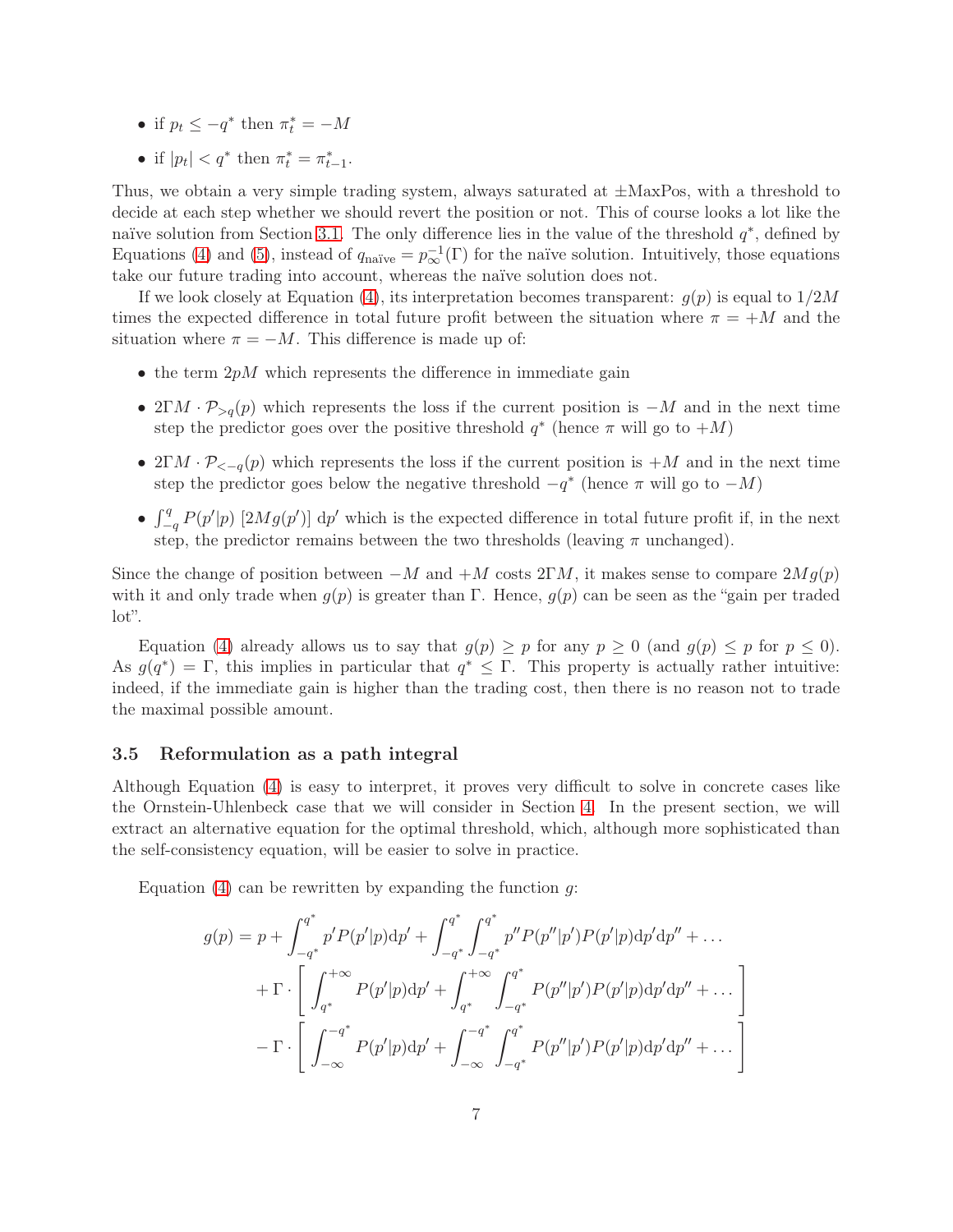Let us now consider that the predictor starts at  $p_0 = p$  at time t, and follows the infinite path  $(p_1, p_2, p_3, \dots)$  afterwards. The above expansion tells us that this path will contribute to  $g(p)$  as long as  $-q^* < p_i < q^*$ , and will stop contributing as soon as  $|p_i| \geq q^*$  for some  $i > 0$ . Moreover, its contribution is given by the sum  $\sum_{i=0}^{n-1} p_i$ , where  $n > 0$  is the first index such that  $|p_n| \geq q^*$ , and by  $\pm\Gamma$ , depending on whether  $p_n \ge q^*$  or  $p_n \le -q^*$ . We will only consider predictors for which such an n exists, which is true with probability 1 thanks to Condition [\(v\)](#page-1-1) in Section [2:](#page-1-2) indeed, if  $P_N$  is the probability for a path of length N, starting at  $p_0 = p$ , to satisfy  $|p_i| < q$  for any  $1 \le i \le N$ , then  $P_N \leq (1 - \epsilon_q)^N$  with  $0 < \epsilon_q \leq 1$ , so that  $\lim_{N \to +\infty} P_N = 0$ .

If we now set  $P(p_0, \ldots, p_n|p) = P(p_{t+i} = p_i, i \in [0, n] \mid p_t = p)$ , this leads to the following equation:

$$
g(p) = \sum_{n=0}^{\infty} \left[ \int_{q^*}^{+\infty} \int_{-q^*}^{q^*} \cdots \int_{-q^*}^{q^*} \left( \sum_{i=0}^{n-1} p_i + \Gamma \right) P(p_0, \dots, p_n | p) \prod_{i=0}^n dp_i
$$
  

$$
q + \int_{-\infty}^{-q^*} \int_{-q^*}^{q^*} \cdots \int_{-q^*}^{q^*} \left( \sum_{i=0}^{n-1} p_i - \Gamma \right) P(p_0, \dots, p_n | p) \prod_{i=0}^n dp_i \right]
$$

Using now the fact that  $g(q^*) = \Gamma$ , we get:

$$
\Gamma = \sum_{n=0}^{\infty} \left[ \int_{q^*}^{+\infty} \int_{-q^*}^{q^*} \cdots \int_{-q^*}^{q^*} \left( \sum_{i=0}^{n-1} p_i + \Gamma \right) P(p_0, \dots, p_n | q^*) \prod_{i=0}^n dp_i + \int_{-\infty}^{-q^*} \int_{-q^*}^{q^*} \cdots \int_{-q^*}^{q^*} \left( \sum_{i=0}^{n-1} p_i - \Gamma \right) P(p_0, \dots, p_n | q^*) \prod_{i=0}^n dp_i \right]
$$

As we said above, there always exists, with probability 1, an integer n such that  $|p_n| \geq q$ , so:

$$
1 = \sum_{n=0}^{\infty} \left[ \int_{q^*}^{+\infty} + \int_{-\infty}^{-q^*} \right] \int_{-q^*}^{q^*} \dots \int_{-q^*}^{q^*} P(p_0, \dots, p_n | q^*) \prod_{i=0}^n dp_i.
$$

which leads to:

$$
\sum_{n=0}^{\infty} \left[ \int_{q^*}^{+\infty} + \int_{-\infty}^{-q^*} \right] \int_{-q^*}^{q^*} \cdots \int_{-q^*}^{q^*} \left( \sum_{i=0}^{n-1} p_i - 2\Gamma \cdot \mathbf{1}_{\{p_n < -q^*\}} \right) P(p_0, \dots, p_n | q^*) \prod_{i=0}^n \mathrm{d}p_i = 0
$$

where 1 is the indicator function.

This can be perhaps more gracefully expressed as a path integral: for a finite path  $\phi : [0, n] \to \mathbb{R}$ , we note  $T_{\phi} = n$ ,  $\phi_b = \phi(0)$ ,  $\phi_e = \phi(n)$ ,  $\mathcal{P}(\phi|p) = P(p_{t+z} = \phi(z)$ ,  $z \in [0, n] | p_t = p)$  and  $\int_z \phi(z) dz = \sum_{i=0}^{n-1} \phi(i)$ . The equation above can then be symbolically expressed as:

<span id="page-7-0"></span>
$$
\int_{\phi_b = q^*}^{\phi_e| \ge q^*} \left[ \int_z \phi(z) dz - 2\Gamma \cdot \mathbf{1}_{\{\phi_e \le -q^*\}}(\phi) \right] P(\phi|q^*) \mathcal{D}\phi = 0
$$
\n
$$
-q^* < \phi(z) < q^*, z \in ]0, T_\phi[
$$
\n(6)

Figure [1](#page-8-0) sums up this reformulation of the problem: the value of  $q^*$  is such that the "penalty" 2Γ over all paths exiting through  $-q^*$  is equal to the average gain (given by the sum of the values of the predictor) over all paths exiting either through  $q^*$  or  $-q^*$ .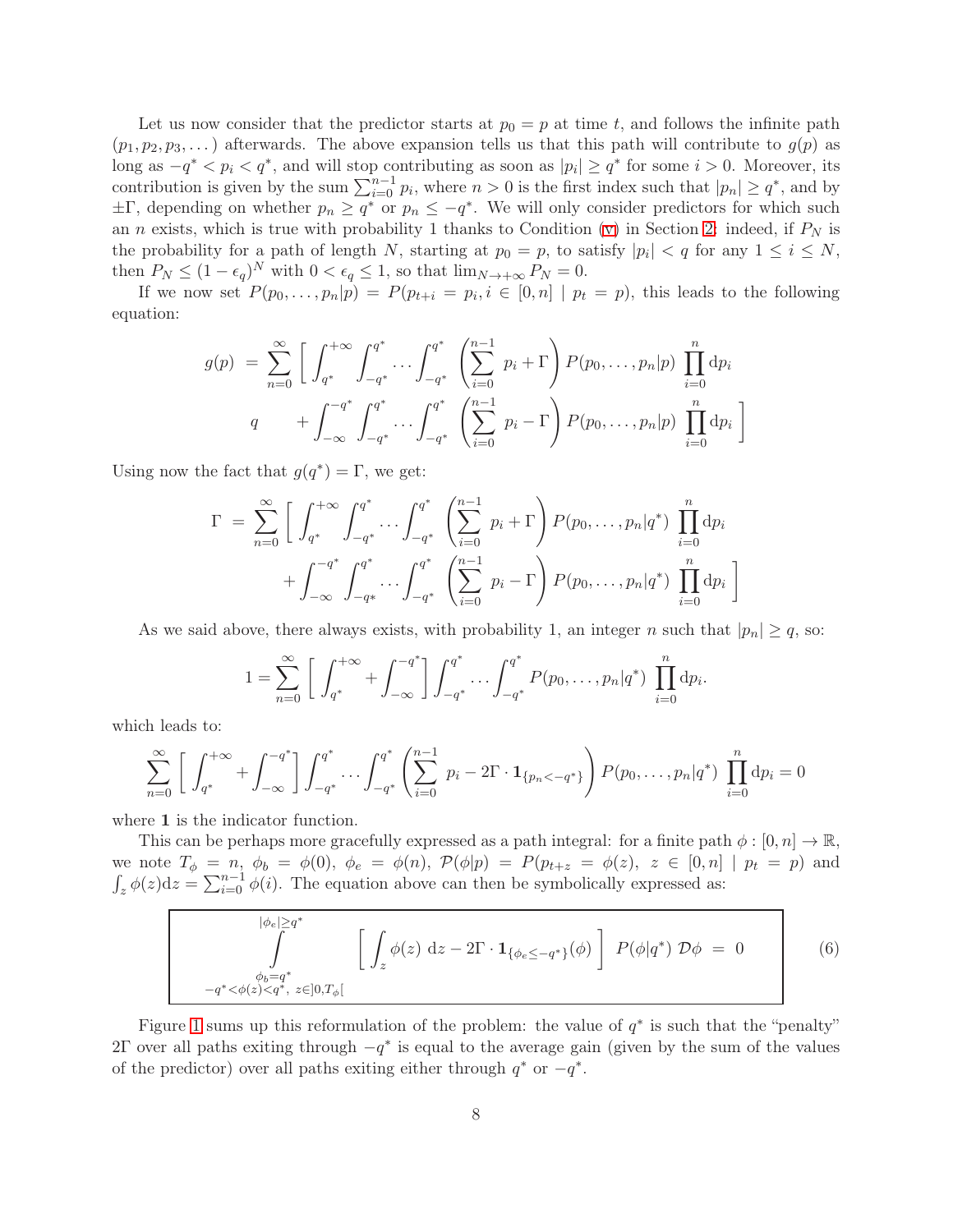

<span id="page-8-0"></span>Figure 1: Path integral representation

There is actually a direct interpretation for Equation [\(6\)](#page-7-0), based on Figure [1,](#page-8-0) which is worth understanding. Imagine that we start with  $p_t = p$  at time t, and the position before our trading decision is  $\pi_{t-1} = -M$ . Knowing how we will trade in the future (which depends on the optimal threshold  $q^*$ ), we wonder whether it is worth reverting the position right now by buying  $\Delta \pi = 2M$ . Note that the reasoning below does not depend on the actual value of  $\Delta \pi$ , so one could as well consider buying just one share/contract.

Let us suppose that we do trade this quantity  $\Delta \pi$ , with a cost of  $\Gamma \cdot \Delta \pi$ . The next time we can possibly trade in the future is the first time  $T > t$  such that  $|p_T| \geq q^*$ . If  $p_T \geq q^*$  (path  $\phi_1$ ) on Figure [1\)](#page-8-0), then we would have reverted our position anyway, so the cost of doing it early can be considered as null, and our gain is given  $\Delta \pi$  times the values taken by the predictor, hence  $\Delta \pi \int_z \phi(z) dz$ . If on the contrary we have  $p_T \le -q^*$  (path  $\phi_2$  on Figure [1\)](#page-8-0), then we will revert again our position to  $-M$  by paying  $\Gamma \cdot \Delta \pi$ , hence a total cost of  $2\Gamma \cdot \Delta \pi$ , whereas the gain will also be given by  $\Delta \pi \int_z \phi(z) dz$ .

In the end, it is worth reverting the position to  $\pi_t = M$  if, and only if:

$$
\Delta \pi \cdot \int\limits_{\substack{\phi_b = p \\ -q^* < \phi(z) < q^*, \\ z \in ]0, T_\phi[}}^{\phi_e| \geq q^*} \left[ \int_z \phi(z) \, dz - 2\Gamma \cdot \mathbf{1}_{\{\phi_e \leq -q^*\}}(\phi) \right] P(\phi|q^*) \mathcal{D}\phi \geq 0
$$

As the optimal threshold determines exactly the limit between the trading zone and the no-trading zone, we recover Equation [\(6\)](#page-7-0).

Hence, the rather simple problem we introduced in the present article has a very non-trivial solution, which is best described through the above path-integral formulation. Note that Equation [\(6\)](#page-7-0) is completely general provided the assumptions of Section [2](#page-1-2) are satisfied, it does not rely on any specific statistics of the predictor. In the next section, we will explicitely solve this equation when the predictor is Gaussian and follows a discrete Ornstein-Uhlenbeck evolution.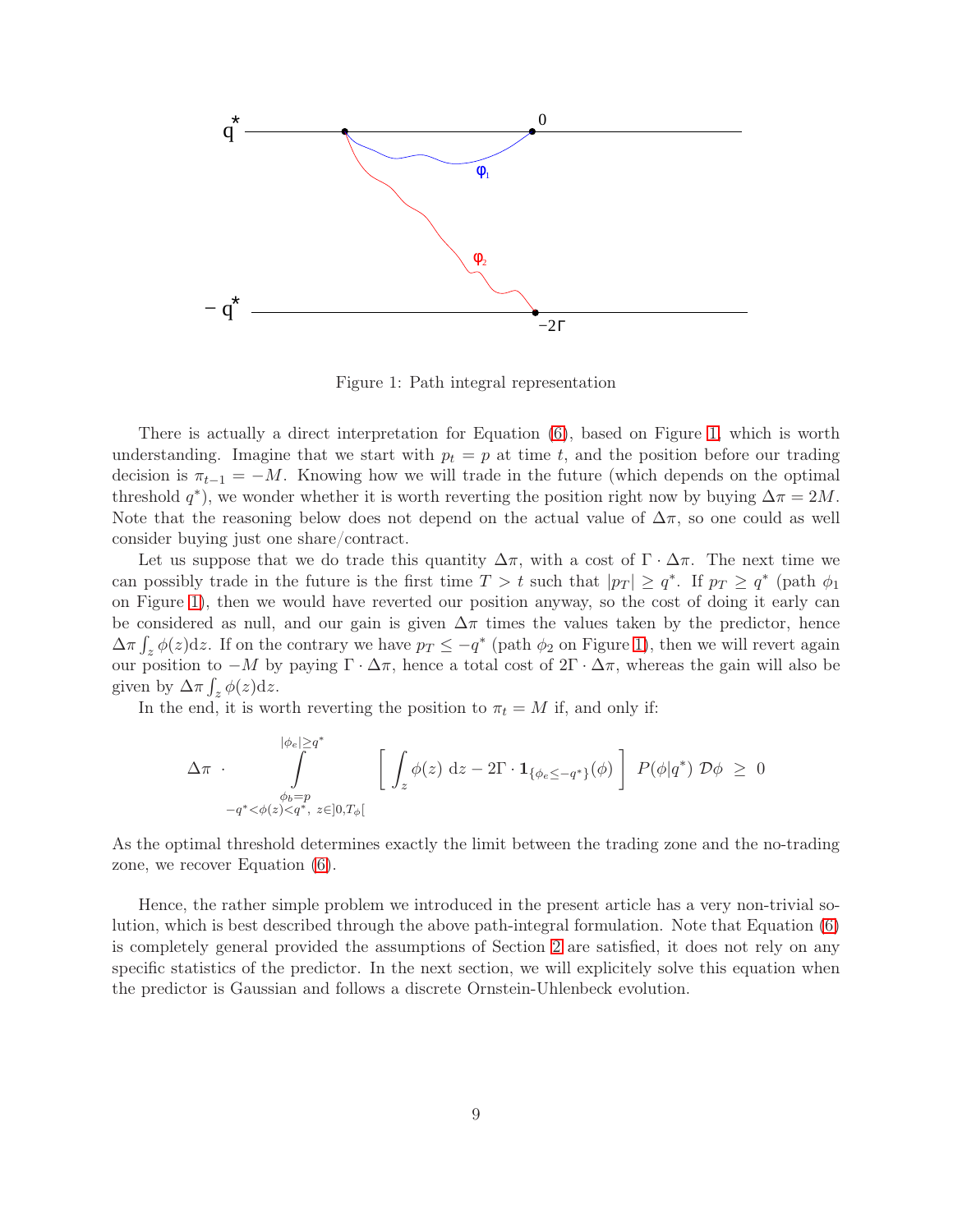As a matter of notation, we will set:

$$
\mathcal{L}(p) = \int_{\phi_b = p}^{|\phi_e| \ge q^*} \left[ \int_z \phi(z) dz \right] P(\phi|p) \mathcal{D}\phi
$$
  

$$
-q^* < \phi(z) < q^*, z \in ]0, T_\phi[
$$
  

$$
\phi_e \le -q^*
$$
  

$$
P(p) = \int_{-q^* < \phi(z) < q^*, z \in ]0, T_\phi[}
$$
  

$$
P(\phi|p) \mathcal{D}\phi,
$$

which can be interpreted, respectively, as the average contribution of all paths before exiting the channel  $[-q^*, q^*]$ , and as the probability for hitting the lower boundary  $-q^*$  before the upper one  $q^*$ . In terms of these quantities, Equation  $(6)$  now writes:

<span id="page-9-1"></span>
$$
\mathcal{L}(q^*) = 2\Gamma \cdot \mathcal{P}(q^*)
$$
\n<sup>(7)</sup>

In some cases, both sides of this Equation will tend to be infinitesimal, so it is rather the ratio  $\lim_{p\to q^*}\mathcal{L}(p)$  /  $\lim_{p\to q^*}\mathcal{P}(p)$  that we will ask to take the value 2 $\Gamma$ .

### <span id="page-9-0"></span>3.6 A note on non-linear predictability

By looking at the proof of Proposition [1,](#page-3-1) we note that the linearity of the predictability is not a crucial hypothesis. What we actually need is that  $\mathfrak{L}_t(p_t) = E[r_t|p_t]$  satisfies the following properties, for any  $t$ :

- $\mathfrak{L}_t$  is continous and strictly increasing
- $\lim_{p_t \to \infty} \mathfrak{L}_t(p_t) > \Gamma$ .

With these hypotheses it is possible to prove once again Proposition [1,](#page-3-1) except that Equation  $(2)$ becomes:

$$
g(t,p) = \mathfrak{L}_t(p) + \Gamma \cdot [\mathcal{P}_{>q_{t+1}}(p) - \mathcal{P}_{<-q_{t+1}}(p)] + \int_{-q_{t+1}}^{q_{t+1}} P(p'|p)g(t+1,p')dp'
$$

and the expression for  $V_t(\pi, p)$  is similarly impacted.

If we want to consider the telescopic solution, then we need to have a predictability independent of t, that is:  $\mathfrak{L}_t(p) = \mathfrak{L}(p)$ . This gives, for the self-consistency equation:

$$
g(p) = \mathfrak{L}(p) + \Gamma \cdot [\mathcal{P}_{>q}(p) - \mathcal{P}_{<-q}(p)] + \int_{-q}^{q} P(p'|p) g(p') dp'
$$

$$
g(q) = \Gamma
$$

This can again be solved using a path-integral formulation:

$$
\int_{\phi_e|\geq q^*}^{\phi_e|\geq q^*} \left[ \int_z \mathfrak{L}(\phi(z)) \, dz - 2\Gamma \cdot \mathbf{1}_{\{\phi_e \leq -q^*\}}(\phi) \right] P(\phi|q^*) \mathcal{D}\phi = 0
$$
  

$$
-q^* < \phi(z) < q^*, z \in ]0, T_\phi[
$$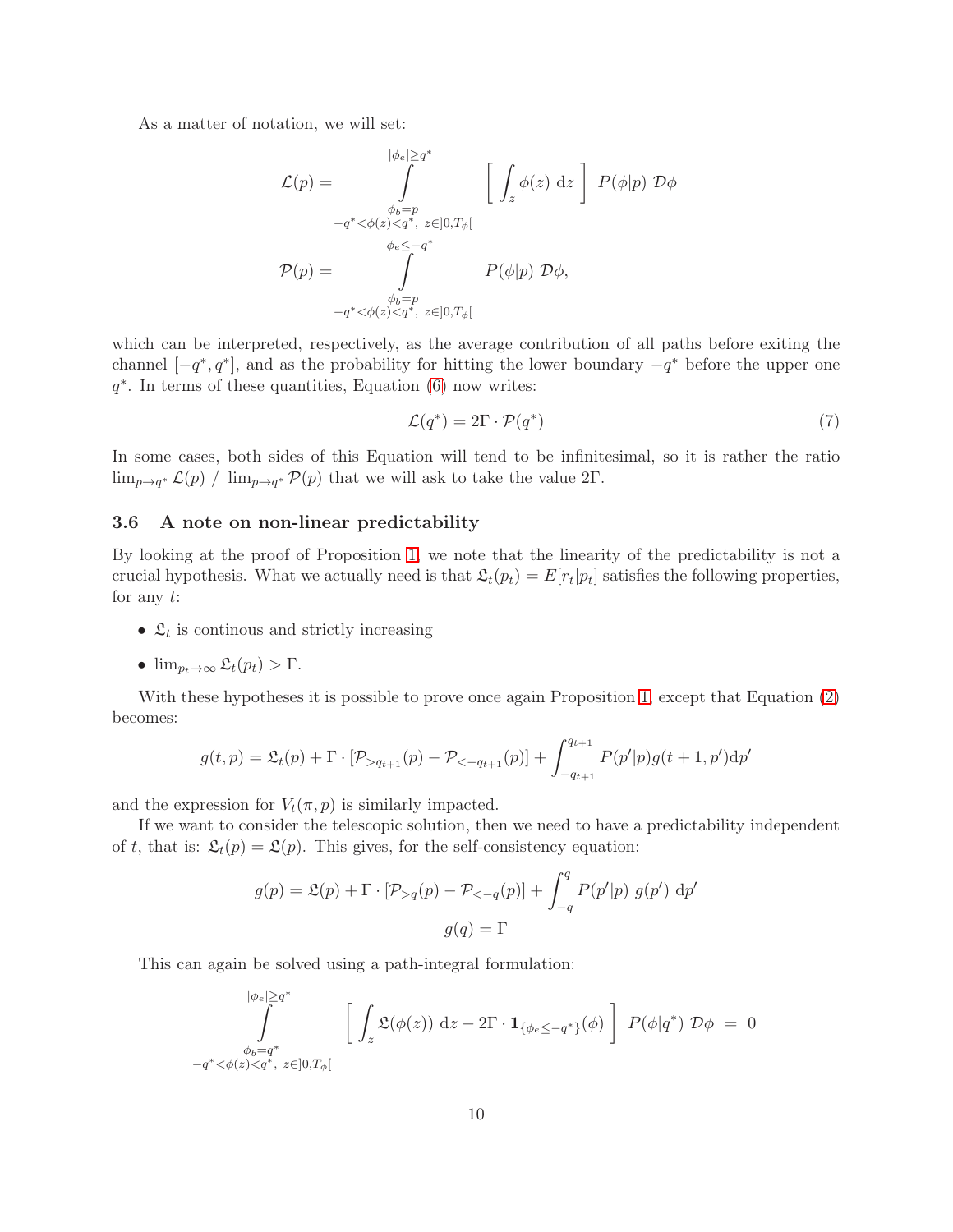## <span id="page-10-0"></span>4 Application to an Ornstein-Uhlenbeck predictor

### 4.1 Definition

We will now focus on the case of a predictor following a discrete Ornstein-Uhlenbeck dynamics:

<span id="page-10-1"></span>
$$
p_{t+1} - p_t = -\epsilon \cdot p_t + \beta \cdot \xi_t \tag{8}
$$

where  $(\xi_t)_{t\in\mathbb{R}}$  is a set of independent  $\mathcal{N}(0,1)$  Gaussian random variables.

One classical example of such a predictor is an exponential moving average of price returns:

$$
p_t^{EMA} = K \sum_{t' < t} \rho^{t' - t - 1} r_t
$$

If we suppose, as is usual, that the returns  $r_t$  are  $\mathcal{N}(0, \sigma_r)$  random variables, then this gives an Ornstein-Uhlenbeck predictor with  $\epsilon = 1 - \rho$  and  $\beta = K\sigma_r$ . Note however that the  $r_t$  must have some small correlations in order to be predictable! Therefore, in this case, the discussion in terms of an Ornstein-Uhlenbeck process is only consistent in the limit of small predictability, i.e.  $K \ll 1$ .

#### 4.2 Properties & Orders of magnitude

Let us consider Equation [\(8\)](#page-10-1) with the hypothesis that  $\epsilon \ll 1$ . Then we have  $p_{t+1} \approx e^{-\epsilon} p_t + \beta \cdot \xi_t$ , so that

$$
E[p_{t+n}|p_t] \approx e^{-\epsilon n} p_t.
$$

So,  $\tau = \epsilon^{-1}$  is the **auto-correlation time** of the predictor  $p_t$ . The standard deviation of the predictor, i.e. its average predictability,  $\sigma_p = \sqrt{E[p_t^2]}$ , is given by  $\beta/\sqrt{2\epsilon}$  (in the limit  $\epsilon \ll 1$ ). Hence:

- the smaller  $\epsilon$  is, the longer the predictor takes to express itself
- the higher  $\beta$  is, the better the signal is (on average).

The integrated predictability is given by

$$
p_{\infty}(p) = \sum_{n=0}^{\infty} E[p_{t+n}|p_t] \approx \sum_{n=0}^{\infty} e^{-\epsilon n} p_t
$$

$$
\approx p/\epsilon.
$$

This implies that the naïve threshold value is given by  $q_{\text{naïve}} = \Gamma \epsilon$ , while the integrated average predictability is:

$$
\sigma_{\infty} = \frac{\beta}{\sqrt{2\epsilon^3}}
$$

In practice, if a real price predictor is to be both useful and realistic, it should beat the trading costs when the predictor value is a few times its standard deviations. This allows to obtain a system which trades regularly, but not too often, compared to its auto-correlation time. For our Ornstein-Uhlenbeck predictor, this implies that when  $p_t \propto \beta/\sqrt{2\epsilon}$ , one should also have  $p_t\epsilon^{-1} \propto \Gamma$ . Therefore, the interesting regime for practical applications is:

$$
\beta \propto \Gamma \epsilon^{3/2}.
$$

In what follows, we will study the problem by distinguishing between two cases: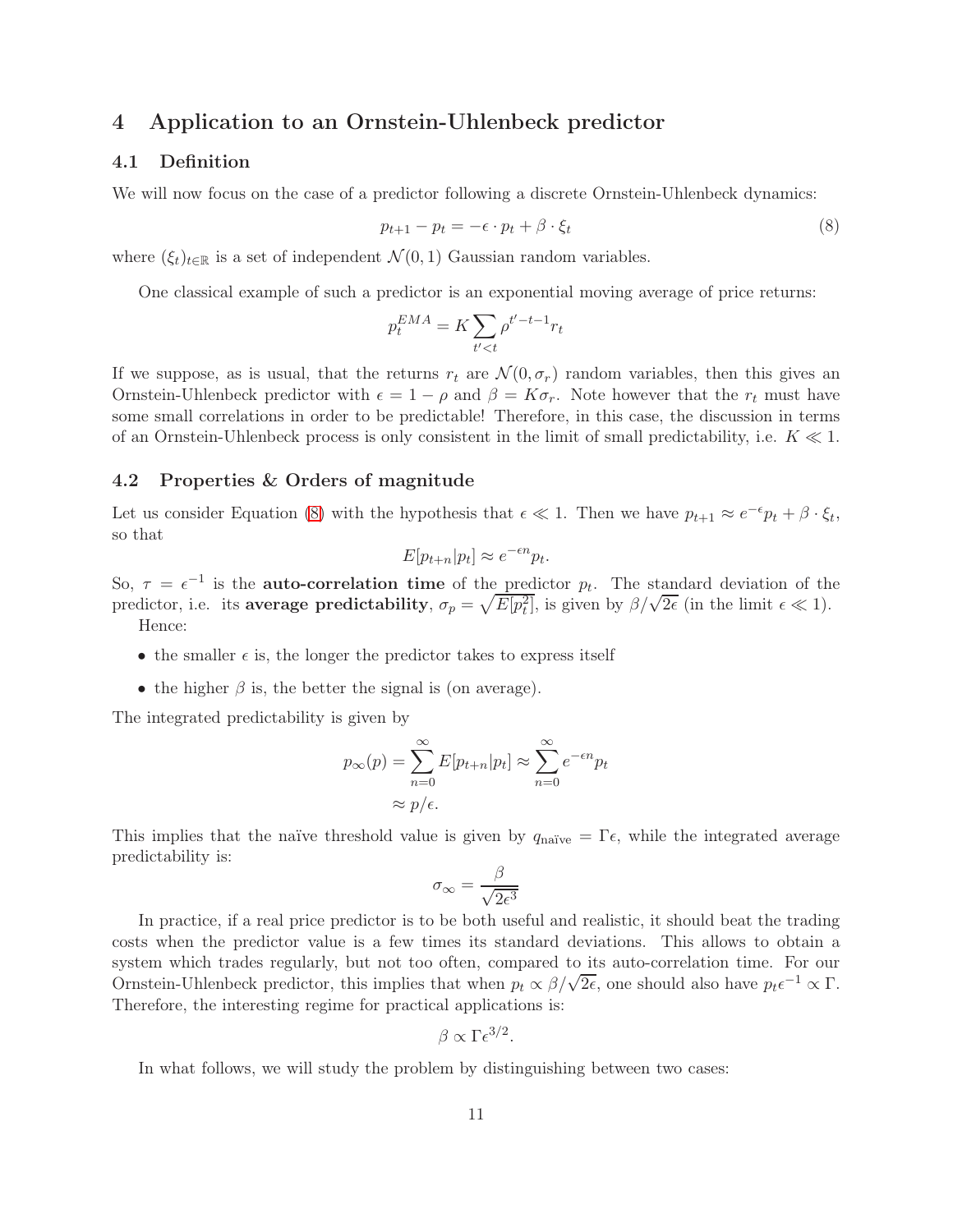- If  $\beta \gg \Gamma$ , the predictor can easily beat its transaction costs at every step. This situation (which is not very realistic) requires us to keep a discrete time approach of the problem.
- If  $\beta \ll \Gamma$ , the predictor needs in general a large number of steps to beat the costs. This will lead us to a continuous formulation (and resolution) of the problem.

#### 4.3 Discrete case:  $\beta \gg \Gamma$

We already explained in Section [3.4](#page-5-2) that we always have  $q^* \leq \Gamma$ . Consequently, whenever  $\beta \gg \Gamma$ , we also have  $\beta \gg q^*$ . This means that, starting at  $p = q^*$ , one will typically jump beyond  $q^*$  or  $-q^*$  in just one step. Thus:

$$
\mathcal{L}(q^*) = q^*
$$
  

$$
\mathcal{P}(q^*) = \int_{x^*}^{+\infty} \frac{e^{-x^2/2}}{\sqrt{2\pi}} dx \quad \text{with} \quad x^* = \frac{(2-\epsilon)q^*}{\beta}
$$

Since  $\beta \gg q^*$ , one has  $x^* \ll 1$ , and thus  $\mathcal{P}(q^*) \approx 1/2$ . Equation [\(7\)](#page-9-1) finally gives:

$$
q^* = \Gamma \tag{9}
$$

Hence, if the volatility of each predictor change is very large compared to the trading costs, then one needs to be as selective as possible.

### <span id="page-11-1"></span>4.4 Continuous case:  $\beta \ll \Gamma$

First, let us show why the condition  $\beta \ll \Gamma$  leads us to express the problem in a continuous form. Under that condition, we cannot have an optimal threshold  $q^*$  of the same order as magnitude as β itself. Indeed, if this was the case, any time the predictor has the value  $q^*$ , it would have a significant probability to go below  $-q^*$  at the next step since the predictor changes by an amount  $\propto$  β at each time step. The optimal strategy would then require to resell everything at cost 2Γ, whereas the immediate gain would only be of the order of magnitude of  $\beta$ . Therefore, Equation [\(7\)](#page-9-1) could not be satisfied.

Now, knowing that  $q^* \gg \beta$ , we need to evaluate  $\mathcal{P}(q^*)$  and  $\mathcal{L}(q^*)$ . But for the predictor to go from  $q^* \gg \beta$  to  $-q^* \ll -\beta$  requires many steps. Therefore, one is effectively is the continuum limit, where the variation of the predictor at each time step is infinitesimal compared to  $q^*$ . We can then approximate the dynamics of the predictor by a drift-diffusion process:

$$
dp = -\epsilon p \, dt + \beta \, dX_t \tag{10}
$$

where  $(X_t)_t$  is a Wiener process.

In such a continuous setting, the quantities  $\mathcal{L}(q^*)$  and  $\mathcal{P}(q^*)$  are actually ill-defined because the diffusion process starts on an absorbing boundary. This is a classical problem, which is handled by starting infinitesimally close to  $q^*$ . Therefore we consider  $\mathcal{L}(p)$  and  $\mathcal{P}(p)$  for  $p < q^*$ . It is easy to show that these two functions obey two Kolmogorov backward equations, that read:

<span id="page-11-0"></span>
$$
\frac{1}{2}\beta^2 \frac{\partial^2 \mathcal{L}}{\partial p^2} - \epsilon p \frac{\partial \mathcal{L}}{\partial p} = -p \; ; \qquad \frac{1}{2}\beta^2 \frac{\partial^2 \mathcal{P}}{\partial p^2} - \epsilon p \frac{\partial \mathcal{P}}{\partial p} = 0 \tag{11}
$$

with boundary conditions:  $\mathcal{L}(\pm q^*) = 0$  and  $\mathcal{P}(q^*) = 0$ ,  $\mathcal{P}(-q^*) = 1$ .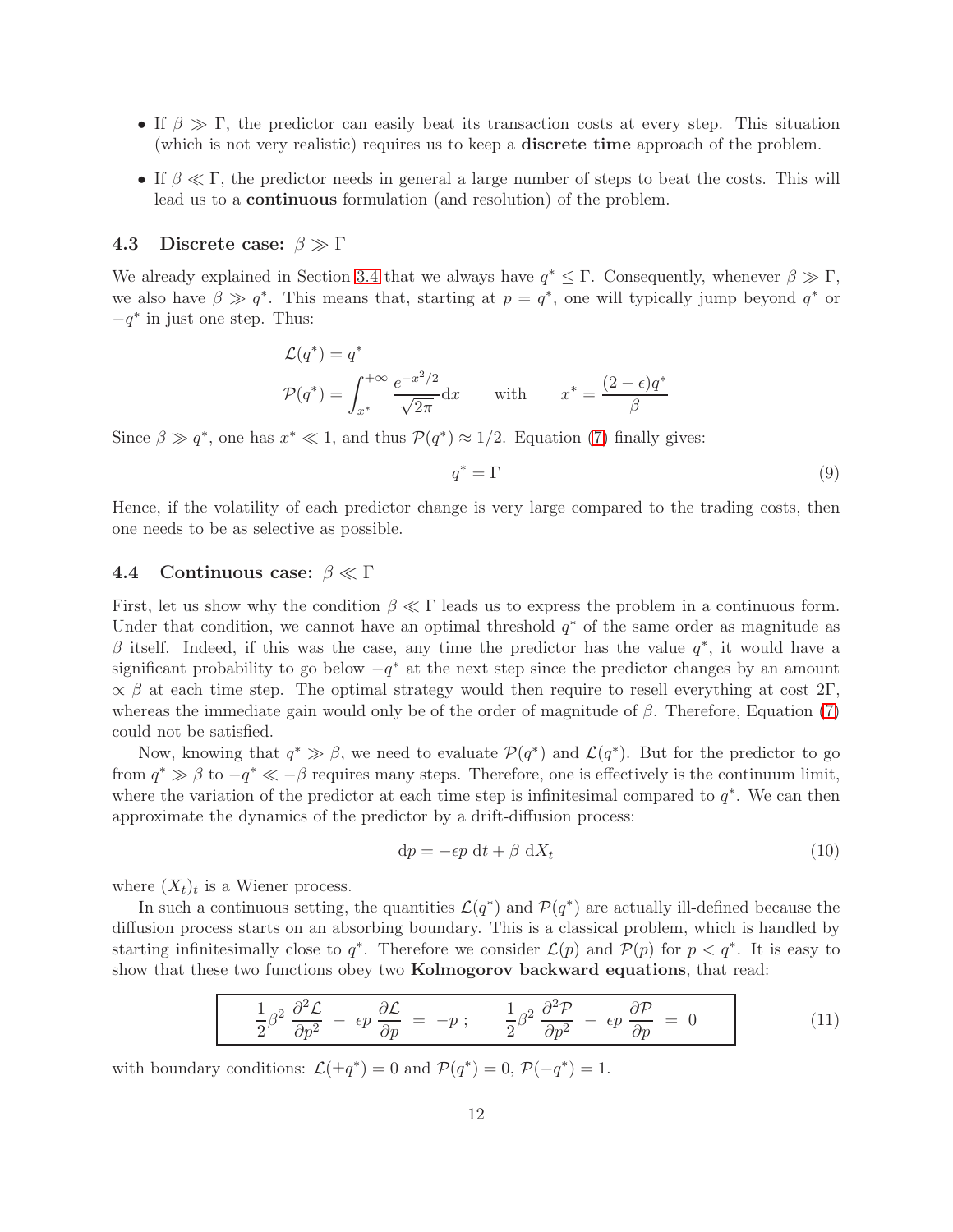#### 4.4.1 Solution

Solving Equations [\(11\)](#page-11-0) with their boundary conditions leads to:

$$
\mathcal{L}(p) = \frac{1}{\epsilon} \left( p - \frac{q}{I} \int_0^p e^{av^2} dv \right)
$$

$$
\mathcal{P}(p) = \frac{1}{2} \left( 1 - \frac{1}{I} \int_0^p e^{av^2} dv \right)
$$

with

$$
I = \int_0^{q^*} e^{av^2} dv \quad \text{and} \quad a = \frac{\epsilon}{\beta^2}.
$$

Setting now  $p = q^* - u$  with  $u \to 0$ , one finds that Equation [\(7\)](#page-9-1) becomes, to first order in u:

$$
-\frac{u}{\epsilon} + \frac{uq^*}{\epsilon} \cdot \frac{e^{aq^{*2}}}{I} \approx \Gamma u \frac{e^{aq^{*2}}}{I}.
$$

As expected, u disappears from the equation, to give the following solution for the threshold  $q^*$ :

<span id="page-12-0"></span>
$$
q^* = \frac{\beta}{\sqrt{\epsilon}} F^{-1} \left( \frac{\Gamma \epsilon^{3/2}}{\beta} \right) \quad \text{where} \quad F(x) = x - e^{-x^2} \int_0^x e^{v^2} dv \tag{12}
$$

Note that when  $\epsilon \ll 1$ , this equation can be expressed entirely in terms of the integrated predictability:

$$
p_{\infty}(q^*) = \Gamma \cdot H\left(\frac{\sigma_{\infty} \sqrt{2}}{\Gamma}\right)
$$
 where  $H(x) = x F^{-1}\left(\frac{1}{x}\right)$ .

This means that we can find the optimal threshold for a predictor by studying only its total predictive power (if we suppose of course that it satisfies all the required properties).

#### 4.4.2 Limits

One can now study the limits of Equation [\(12\)](#page-12-0) for large and small values of the only remaining adimensional parameter  $\eta = \Gamma \epsilon^{3/2} / \beta$ . Interestingly,  $\eta \sim 1$  is the regime mentioned above where predictability beats costs whenever the predictor's value is of the order of its rms.

The limiting behaviours of the function  $F(x)$  are as follows:

- if  $x \gg 1$ , then  $\int_0^x e^{v^2} dv \ll e^{x^2}$ , so  $F(x) \approx x$
- if  $x \ll 1$ , then  $F(x) \simeq x (1 x^2) \int_0^x (1 v^2) dv \approx \frac{2x^3}{3}$  $rac{x^3}{3}$ .

Therefore when  $\eta \gg 1$ , the threshold is simply given by  $q^* = \Gamma \epsilon$ . This result is rather intuitive: if  $\beta$  is very small then the predictability of the predictor is weak, compared to the trading cost. Hence, it makes sense to try to catch any profitable opportunity, without taking future trading into account. That is why we recover the naïve solution of Section [\(3.1\)](#page-2-2).

If on the other hand  $\beta \gg \Gamma \epsilon^{3/2}$  then  $\eta \ll 1$ , and  $F^{-1}(\eta) \approx \sqrt[3]{\frac{3}{2}}$  $\frac{3}{2} \cdot \eta$ , which finally gives

$$
q^* = \sqrt[3]{\frac{3}{2} \cdot \Gamma \beta^2} \tag{13}
$$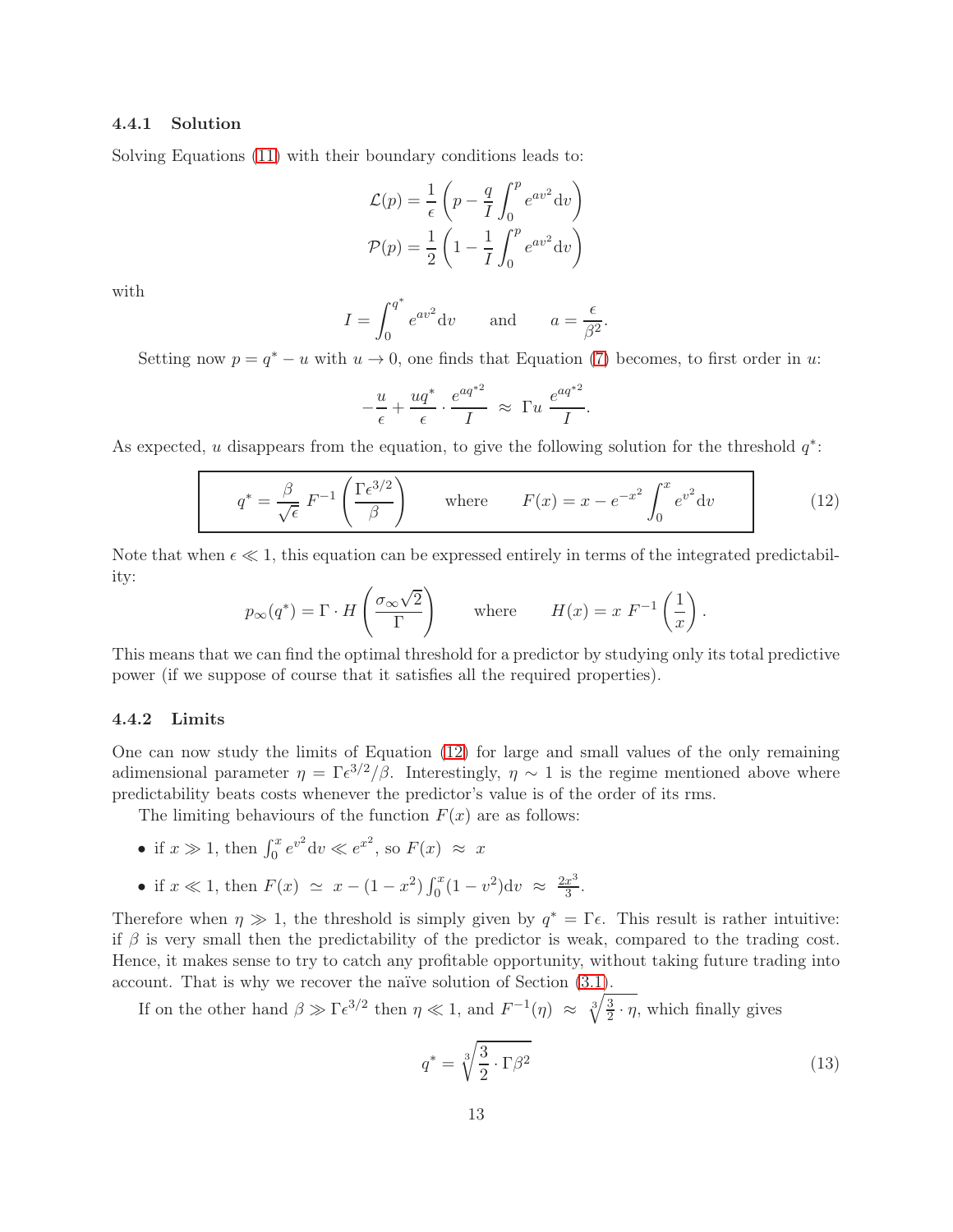This is the result that would obtain with a predictor following a Brownian motion. Indeed, if β is large enough, the mean-reverting effect  $\epsilon$  is not relevant, and the optimal threshold must consequently be independent of  $\epsilon$ .

#### 4.5 Shape of the global solution



<span id="page-13-0"></span>Figure 2: Optimal thershold as a function of  $\beta$ 

We summarize the various regimes in Figure [2,](#page-13-0) where we plot the optimal threshold  $q^*$  as a function of  $\beta$ , for  $\epsilon$  and  $\Gamma$  fixed. One can see the three main caracteristics of this solution:

- a constant threshold  $q^* = \Gamma \epsilon$  for small values of  $\beta \ll \Gamma \epsilon^{3/2}$
- a sublinear behaviour  $q^* \propto \Gamma^{1/3} \beta^{2/3}$  in the intermediate regime between  $\beta \sim \Gamma \epsilon^{3/2}$  and  $\beta \sim \Gamma$
- a constant threshold  $q^* = \Gamma$  for large values of  $\beta \gg \Gamma$ .

Note that these different results match seamlessly at the boundaries between the regimes. Indeed,  $q^* = \sqrt[3]{\frac{3}{2}}$  $\frac{3}{2} \cdot \Gamma$ β<sup>2</sup> becomes of the order of Γε when  $\beta \sim \Gamma \epsilon^{3/2}$ , and becomes of of Γ when  $\beta \sim \Gamma$  is of the order of Γ. One can also compute systematic corrections to  $q^* = \Gamma$  as an expansion in  $\Gamma/\beta$ :

$$
q^* \approx \Gamma - (1 - \epsilon) \sqrt{\frac{2}{\pi}} \cdot \frac{\Gamma^2}{\beta} + \dots
$$
  $\beta \gg \Gamma.$ 

#### 4.6 The case of a white noise predictor

To conclude, let us consider the special case of Equation [\(8\)](#page-10-1) where  $\epsilon = 1$ . In that case, the predictor is a white noise in time:  $E[p_t p_{t+1}] = 0$ . Since we assume a perfect  $p \mapsto -p$  symmetry, the selfconsistency equation becomes simply  $g(p) = p$ , which trivially implies that  $q^* = \Gamma$  in that case. This is also consistent with our explicit solutions above: when  $\epsilon = 1$ , the intermediate regime disappears and one indeed finds  $q^* = \Gamma \epsilon = \Gamma$ . This threshold is what we expect from such a system: without any auto-correlation, the best strategy is to trade as soon as the instantaneous predictability is above the trading cost. Note that in this case  $p_{\infty} = p_t$ , so this threshold also coincides with the naïve solution.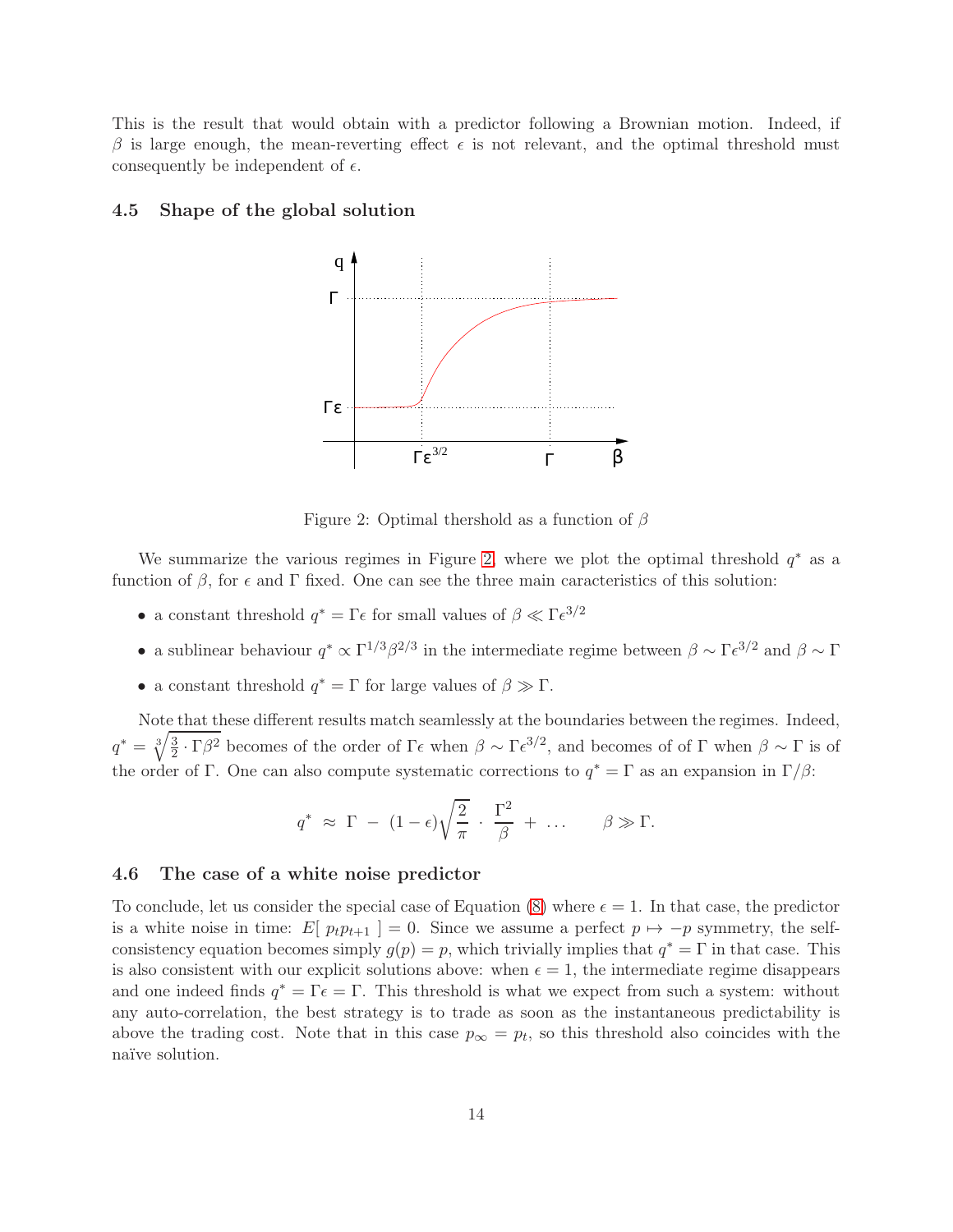### 5 Numerical results

To check the robustness of our analytical results, we ran some simulations to determine the optimal threshold numerically, to be compared with the theoretical value we obtained in Section [4.](#page-10-0)

In what follows we set  $\epsilon = 0.001$ . We can set  $\Gamma = 1$  without loss of generality, and the only remaining variable is  $\beta$ .

The algorithm to find the optimal threshold for a given value of  $\beta$  runs as follows:

- 1) We choose a set of threshold values  $q_1, \ldots, q_n$  uniformely distributed over a reasonably large range (which contains the theoretical optimal threshold).
- 2) We generate a long random path  $(p_t)_{t\in[0,T]}$  for the predictor, following the law given by Equation [\(8\)](#page-10-1).
- 3) For each value of the threshold, we simulate the behaviour of the corresponding strategy, with a MaxPos of 1.
- 4) To obtain the P&L of each system, we calculate at each time step t the gain given by  $p_t \cdot \pi_t$ (where  $\pi_t$  is the position of the system) and the cost given by  $\Gamma|\delta \pi_t|$  if there is a trade  $\delta \pi_t$ .
- 5) We select the threshold  $q_i$  with the maximal total P&L.
- 6) We choose new values  $q'_1, \ldots, q'_n$  for the threshold, distributed around  $q_j$ , and we restart the algorithm with these values.

This loop is repeated several times, in order to get a sufficiently precise approximation of the optimal threshold. The result of this process is shown in Figures [3](#page-15-0) and [4.](#page-15-1) The analytical solution in the continuous case, given by Equation [\(12\)](#page-12-0), is easy to compute (the function  $D(x) = e^{-x^2} \int_0^x e^{v^2} dv$  is a classic, called the Dawson function).

By comparing the two curves, one can check that the analytical solution is indeed a good fit of the simulation results. However, there are two interesting details to note:

- when the value of  $\beta$  becomes very small (Figure [3\)](#page-15-0), the solution of the simulation becomes very noisy;
- there is a discrepancy between the analytical and simulated solutions when  $\beta$  increases (Fig-ure [4\)](#page-15-1) and, rather surprisingly, this happens in a regime where the inequality  $\beta \ll \Gamma$  still seems to hold.

The reason for the first effect is obvious: when  $\beta$  becomes very small, then the predictor hardly ever beats its optimal threshold  $\Gamma \epsilon$  during the course of the simulation, which implies that the real optimal threshold becomes very difficult to find: we need to use a huge number of steps in the simulation to find the proper solution.

The answer to the second remark is more subtle: if we go back to Section [4.4,](#page-11-1) we see that it is not really the hypothesis  $\beta \ll \Gamma$  which implies that we are in a continuous setting, but rather the inequality  $\beta \ll q^*$ . Of course this second inequality was derived from the first one, but we did not

<span id="page-14-0"></span><sup>&</sup>lt;sup>2</sup>Indeed, as we only consider expected values, there is no need to generate a random variable for the price return  $r_t$  = Price<sub>t+1</sub> – Price<sub>t</sub> as a function of the predictor  $p_t$ : one can directly consider the mean of this variable, which is exactly  $p_t$ .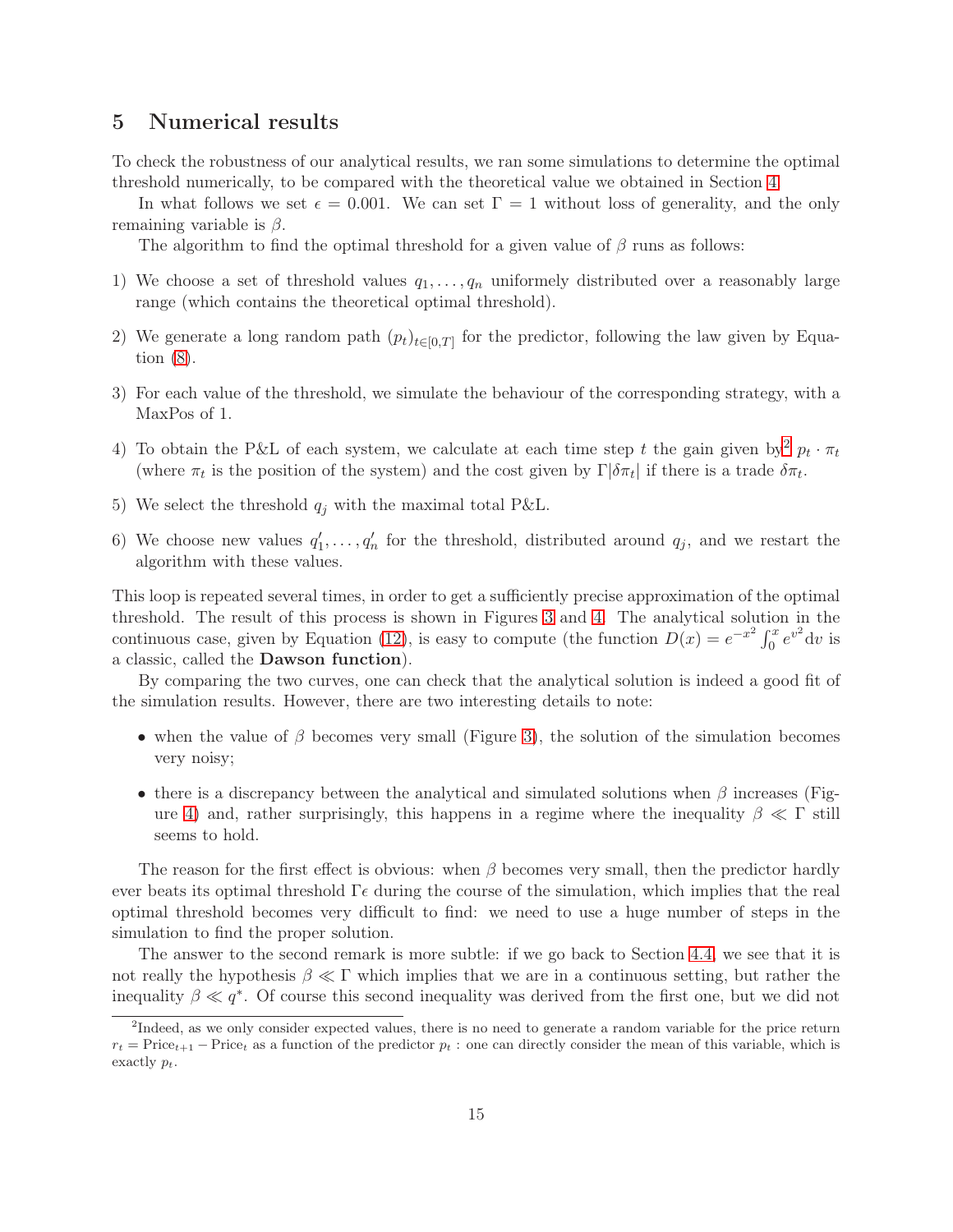

<span id="page-15-0"></span>Figure 3: Optimal threshold for  $0 < \beta < 1.2 \cdot 10^{-4}$ 



<span id="page-15-1"></span>Figure 4: Optimal threshold for  $0 < \beta < 0.003$ 

specify at that time the orders of magnitude involved in each inequality. In fact, if we consider for the threshold  $q^*$  the limit value  $\sqrt[3]{\frac{3}{2}}$  $\frac{3}{2} \cdot \Gamma \beta^2$ , one sees that  $\frac{q^*}{\beta} = \kappa \sqrt[3]{\frac{\beta}{\Gamma}}$  with  $\kappa \approx 1.15$ . This means that our so-called continuum hypothesis breaks down much sooner than a naïve comparison between  $\beta$ and Γ would tell. In Figure [4,](#page-15-1) if we look at the point for which  $\beta/\Gamma \approx 0.002$ , one actually has  $q^*/\Gamma \approx 0.144$ ; so the continuum hypothesis is already unwarranted for this value, and the solutions do not strictly coincide, even though the ratio between  $\beta$  and  $\Gamma$  is still extremely small.

## 6 Extension to other risk constraints

### 6.1 The "band" system

The problem we have presented and solved in the previous sections was rather specific, as it required a risk control based on the only constraint  $|\pi| \leq M$ . An alternative, more classical way to handle risk, is to consider a quadratic penalty  $R(\pi_t) = \pi_t^2$  that represents risk aversion. The "utility" to be maximized is at each step t given by  $g_t = r_t \pi_t - \lambda \pi_t^2$ . Note that the penalty term could read, more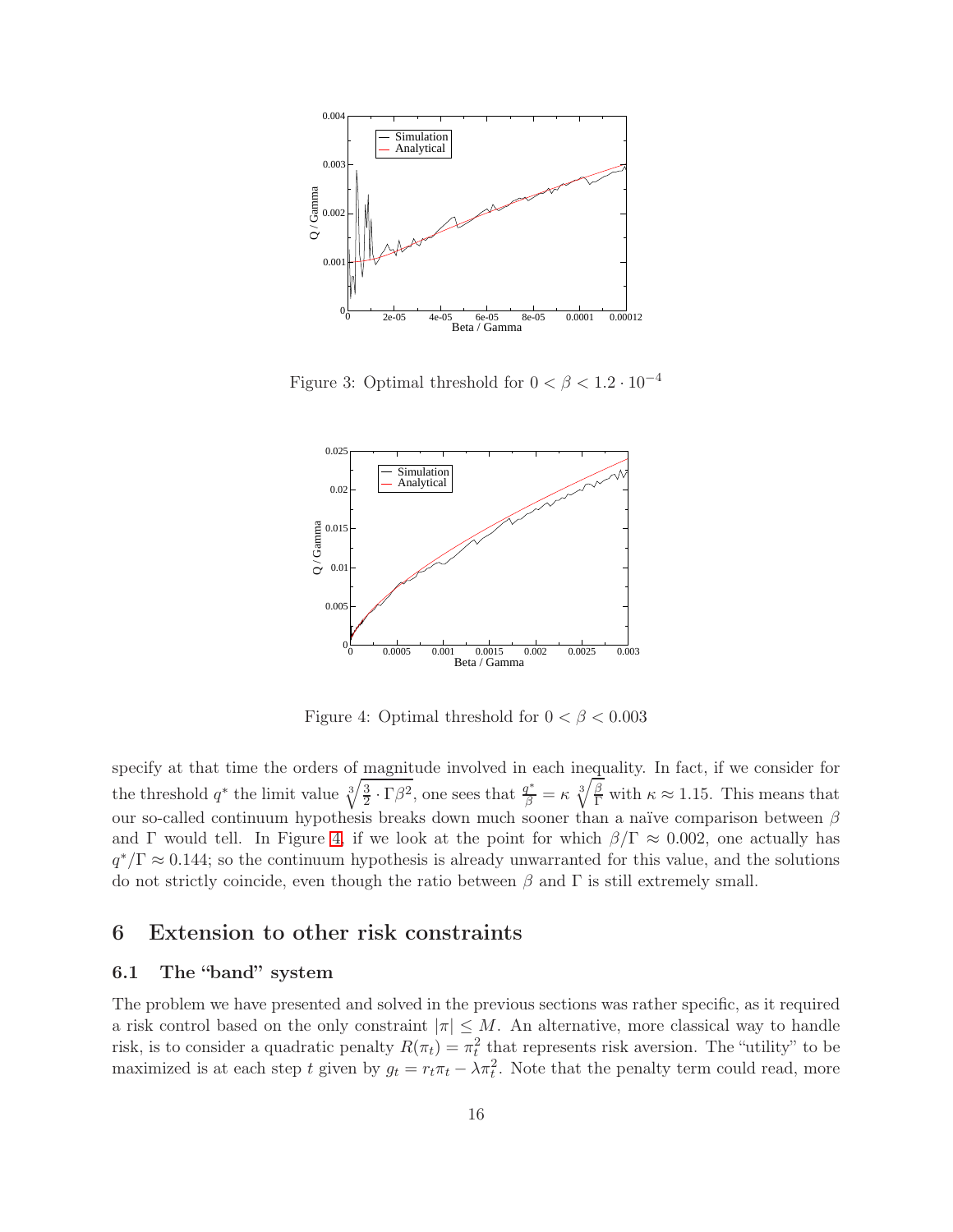generally,  $R(\pi_t) \propto |\pi_t/M|^z$ . The case  $z = 2$  is the above quadratic penalty, whereas the constraint on the maximum position formally corresponds to the limit  $z \to \infty$ .

The quadratic problem was considered in [\[MS11,](#page-19-8) [Mar12\]](#page-19-9), where it was showed that the optimal strategy in this setting is a band, also called a DT-NT-DT (Direct Trading - No Trading - Direct Trading) system. This system is defined as follows:

- there is a one-to-one correspondence between the values of the predictor and the position (in the quadratic case, this is simply given by:  $\pi = p/2\lambda$ )
- at each time step, one defines a band of size  $2q^*$  around the value of the predictor
- if the image of the current position is inside the band then there is no trade; but if it is outside of the band then the trade should bring the image of the position to closest border of the band.

Note that we did not explicit here the position of the predictor  $p_t$  inside the band. It is actually proven in [\[MS11\]](#page-19-8) that it does not have to be at the middle of the band, but it does when the trading cost becomes small. The band will be called symmetric in this case. This symmetric band is a property that will be necessary for our argument below to work.

This band system looks at first sight rather remote from the system we studied in the previous sections. Still it was shown in [\[MS11\]](#page-19-8) that if the asset price follows a mean-reverting dynamics (which corresponds exactly to the case of a continuous Ornstein-Uhlenbeck predictor) then the optimal half-size of the band is given, with the notations of the present paper, by:

$$
q^* = \sqrt[3]{\frac{3}{2} \cdot \Gamma \beta^2}
$$

when the trading cost  $\Gamma$  is small. This is exactly the value of our threshold in the continuous setting, when costs are small!

Our goal in the next section is to explain that this in no coincidence. This will allow us not only to recover the results of [\[MS11\]](#page-19-8), but also to extend them by giving the optimal solution under the condition that the band is symmetric.

#### 6.2 Optimal size of the band

In what follows, we suppose that we already know that the optimal trading policy is a band system as described above, with the predictor being at the center of the band, and we will find the value of the half-band for this optimal system, under some condition on the current value of the predictor.

Consider that we start with  $p_t = \mathfrak{p}$ , and the position before the next trading decision is at the lower border of the band:  $\pi_{t-1} = (\mathfrak{p} - q^*)/2\lambda$ . Knowing that the future trading style is a band of optimal size  $2q^*$ , we wonder if it is worth buying an infinitesimal quantity  $\delta \pi$  at t.

Let us suppose that we buy this quantity. The new risk penalty term will then be

$$
R(\pi_t) = \lambda (\pi_{t-1} + \delta \pi)^2
$$
  
=  $R(\pi_{t-1}) + (\mathfrak{p} - q^*) \cdot \delta \pi + O(\delta \pi^2)$ 

Now let us follow the scenarii given by Figure [5:](#page-17-0) by definition of the band system, we will not trade until the predictor's value becomes larger than  $\mathfrak{p}$  or smaller than  $\mathfrak{p} - 2q^*$ . In the former case,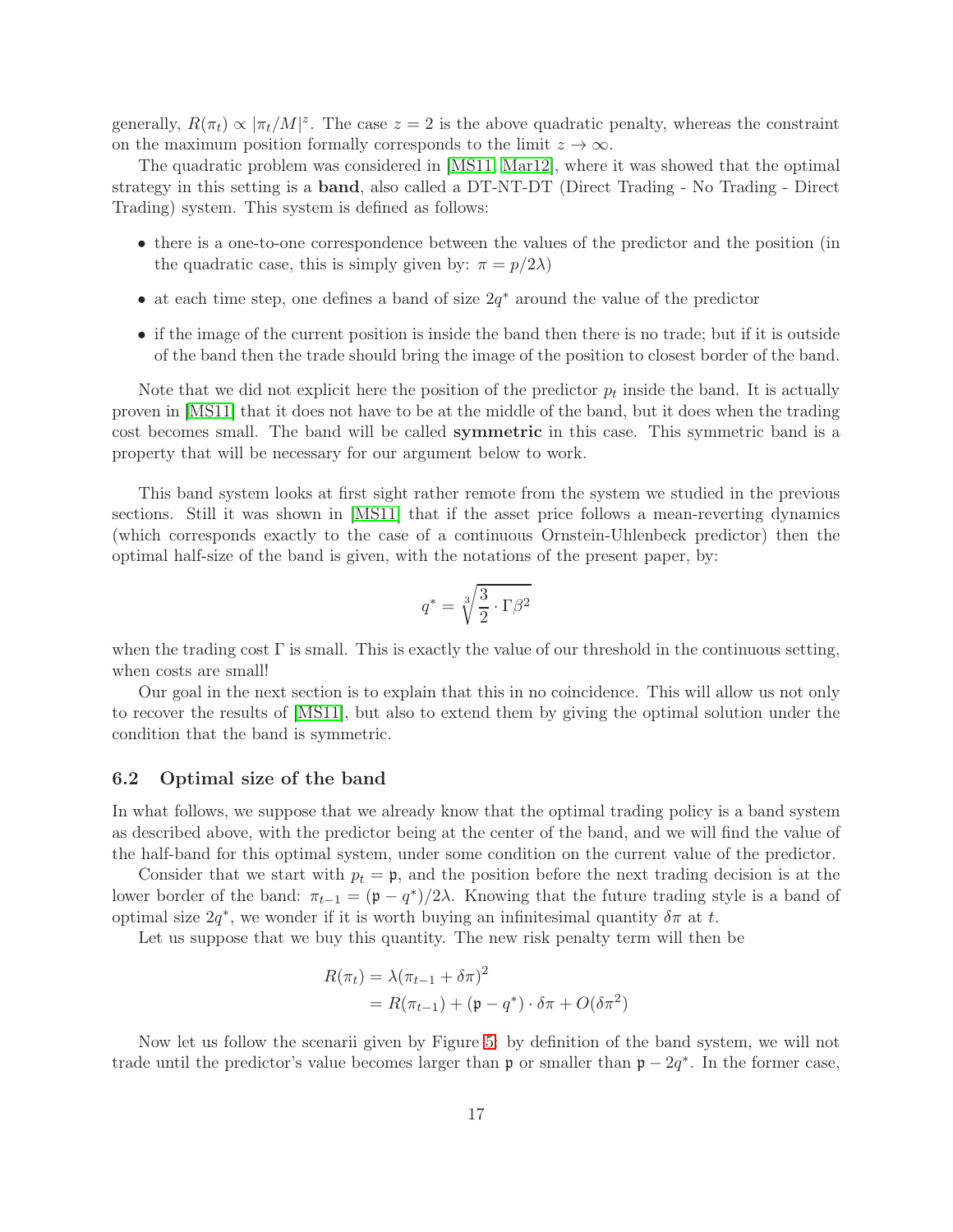

<span id="page-17-0"></span>Figure 5: Paths in the band system. The band is the region between  $p - q$  and  $p + q$ , the paths  $\phi_1$ and  $\phi_2$  are the predictors trajectories defining the two possible ways to get out of the band if we start at the lower border.

then the trading cost is zero because we would have bought  $\delta \pi$  anyway, whereas in the latter case we will have to sell it back, which gives a total cost of  $2\Gamma \cdot \delta \pi$ .

In both cases, if we note  $\phi$  the path between t and the first T such that  $p_T \ge \mathfrak{p}$  or  $p_T \le \mathfrak{p} - 2q^*$ , then the gain of trading  $\delta \pi$  is given by

$$
\mathcal{G}_{\delta\pi} = \int_{z} (\phi(z) \cdot \delta\pi - \delta R) \, \mathrm{d}z
$$

where  $\delta R = R(\pi_t) - R(\pi_{t-1}) \simeq (\mathfrak{p} - q^*) \cdot \delta \pi$ .

In the end, we have a positive gain by trading  $\delta \pi$  if, and only if:

$$
\delta \pi \cdot \int\limits_{\substack{\phi_b = \mathfrak{p} \\ \mathfrak{p} - 2q^* < \phi(z) < \mathfrak{p}, \ z \in ]0,T_\phi[}}^{\phi_e = \mathfrak{p} + q^* \geq q^*} \left[ \left. \int_z (\phi(z) - \mathfrak{p} + q^*) \, dz - 2 \Gamma \cdot \mathbf{1}_{\{\phi_e \leq \mathfrak{p} - 2q^*\}}(\phi) \, \right] \, P(\phi | \mathfrak{p}) \, \mathcal{D}\phi \; \geq \; 0 \right]
$$

We can then do the change of variable  $\psi(z) = \phi(z) - \mathfrak{p} + q^*$ , but in order to have  $P(\psi|q^*) = P(\phi|\mathfrak{p})$ we need to be in a case when the drift of the predictor can be neglected, i.e. when  $\epsilon$  is small enough:  $q^* \ll \beta/\sqrt{\epsilon}$ . This gives (as  $\delta \pi > 0$ ):

$$
\int\limits_{\psi_b=q^*}^{\psi_e|\geq q^*}\left[\ \int\limits_z \psi(z)\ \mathrm{d} z-2\Gamma\cdot\mathbf{1}_{\{\psi_e\leq -q^*\}}(\psi)\ \right]\ P(\psi|q^*)\ \mathcal{D}\psi\ \geq\ 0
$$
  

$$
-q^*\langle\psi(z)\langle q^*,\ z\in]0,T_\psi[
$$

The limit of the no-trading zone is the point where the cost of trading equilibrates precisely the gain, so the above inequality becomes an equality, and we recover exactly Equation [\(6\)](#page-7-0)! This means that the same equation defines the optimal threshold in the quadratic risk-control case with small trading costs and in the "MaxPos" setting.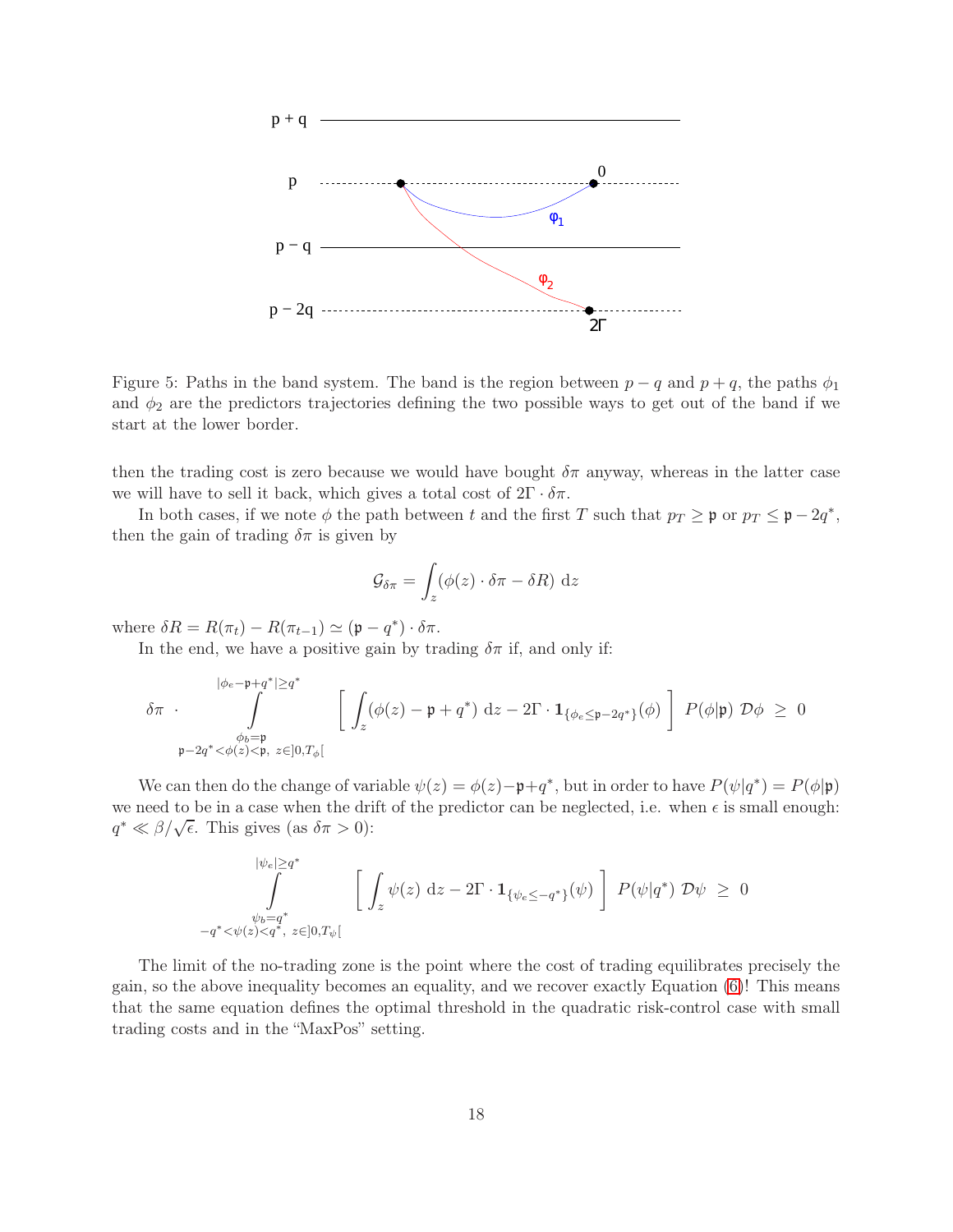#### 6.3 Consequences

As a consequence of our above result, we recover the optimal half-band size  $q^* = \sqrt[3]{\frac{3}{2}}$  $\frac{3}{2} \cdot \Gamma \beta^2$  for small values of Γ, and in particular the two-third dependency on the costs explained in [\[Rog04\]](#page-19-10). This also gives us the optimal value for any Γ, provided that the band is symmetric and  $q^* \ll \beta/\sqrt{\epsilon}$ . this value will be given by Equation [12.](#page-12-0) This can be seen as a "variational solution", where we get the optimal solution in a close-to-optimal subspace of the space of possible trading systems. But in reality, as shown in [\[MS11\]](#page-19-8), there is a small shift of the center of the band, which is however of higher order in  $\Gamma^{1/3}$ .

Moreover, our result is more general than the case of an Ornstein-Uhlenbeck predictor: Equation [\(6\)](#page-7-0) works for any price predictor, whatever its dynamics, provided it satisfies the hypotheses of Section [2.](#page-1-2) And the technique based on Kolmogorov backward equations, that we presented in Section [4.4,](#page-11-1) can easily be extended to these various dynamics.

Finally, it can be proven that for any reasonable risk-function  $R(\pi)$  – for example  $R(\pi) = |\pi|^z$  for any  $z > 0$ , if the trading system is a symmetric band then its half-size is again given by Equation [\(6\)](#page-7-0). The limit  $z \to \infty$  is singular in the sense that one loses the one-to-one correspondance between the predictor and the size of the trade, but formally our result holds for arbitrary  $z$ , and therefore applies to the "MaxPos" system considered in the previous sections.

### 7 Conclusion

We have considered and solved exactly the problem of the optimal trading strategy when one wants to follow a completely general Markovian predictor of the future returns of a single asset, in the presence of linear costs, and with a strict cap on the allowed position in the market. Using Bellman's backward recursion method, we have shown that the optimal strategy is to switch between the maximum allowed long position and the maximum allowed short position, whenever the predictor exceeds a threshold value, for which we establish an exact, non-trivial, equation. This equation can be solved explicitely in the case of a discrete Ornstein-Uhlenbeck predictor. We discussed in detail the dependence of this threshold value on the transaction costs.

We also showed an unexpected relation between our problem and the problem where risk is handled dynamically, with an arbitrary risk penalty. The connection relies on the presence of a notrading zone for the two problems, which allows a use of powerful Bellman techniques to calculate the optimal parameter.

There are various interesting extensions of our results that one can think of. One could consider the case of a predictor with jumps, and see how this affects the threshold value. One could consider an asymmetric risk constraint, where the maximum long and short positions are different (this could be relevant for option trading). But the most relevant extension would be to consider the case, important in practice, where the costs have both a linear component (coming from fees, bidask spread, etc.) and a quadratic component that would model impact. One may hope that an exact solution is still available in some regime, at least in the case of a single asset, or when the risk constraints do not couple different assets.